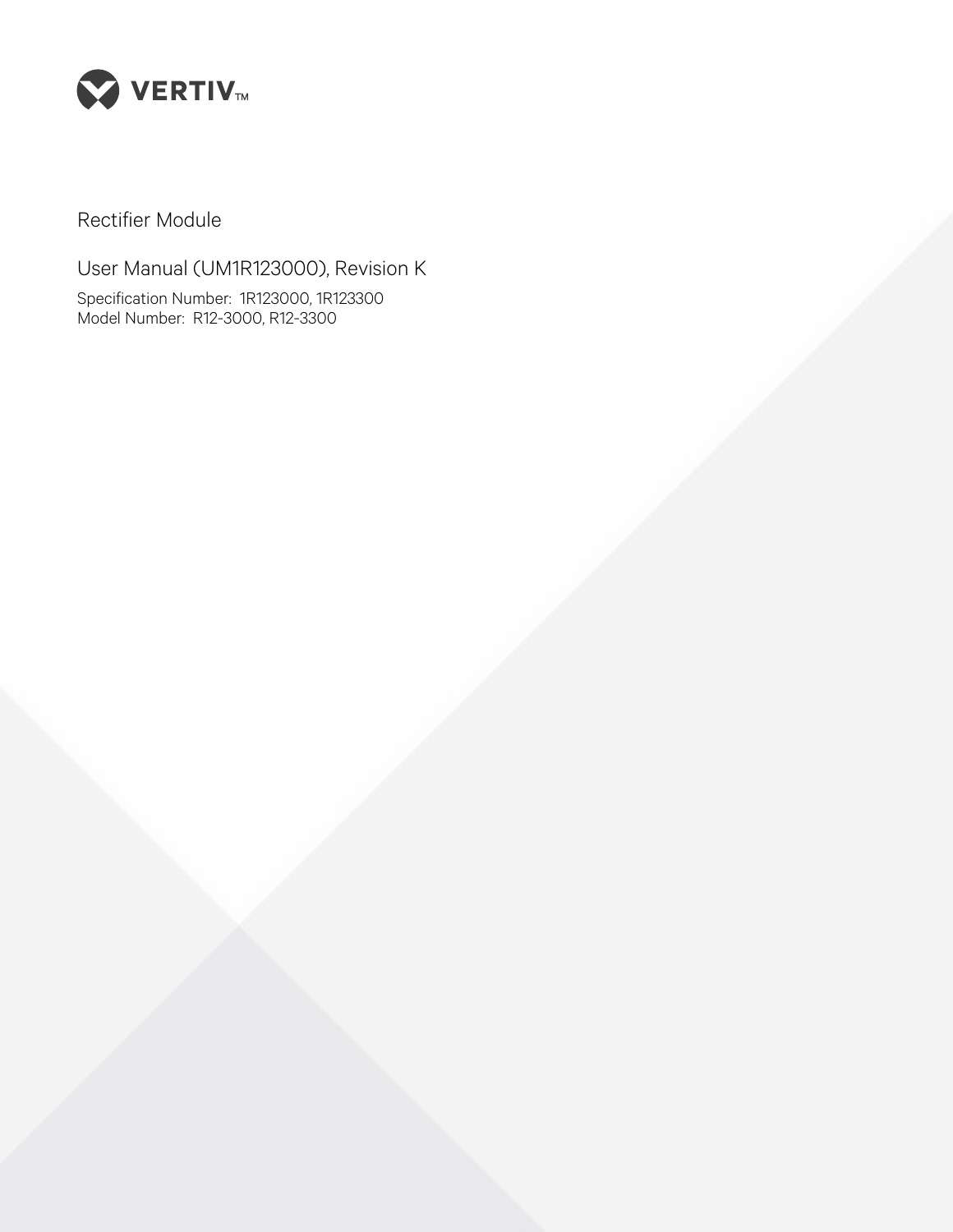

The information contained in this document is subject to change without notice and may not be suitable for all applications. While every precaution has been taken to ensure accuracy and completeness herein, Vertiv Group Corp. assumes no responsibility, and disclaims all liability, for damages resulting from use of this information or for any errors or omissions. Refer to other local practices or building codes as applicable for the correct methods, tools, and materials to be used in performing procedures not specifically described in this document.

This document may contain confidential and/or proprietary information of Vertiv Group Corp., and its receipt or possession does not convey any right to reproduce, disclose its contents, or to manufacture or sell anything that it may describe. Reproduction, disclosure, or use without specific authorization from Vertiv Group Corp. is strictly prohibited.

Vertiv and the Vertiv logo are trademarks or registered trademarks of Vertiv Group Corp. All other names and logos referred to are trade names, trademarks or registered trademarks of their respective owners.

© 2019 Vertiv Group Corp. All rights reserved.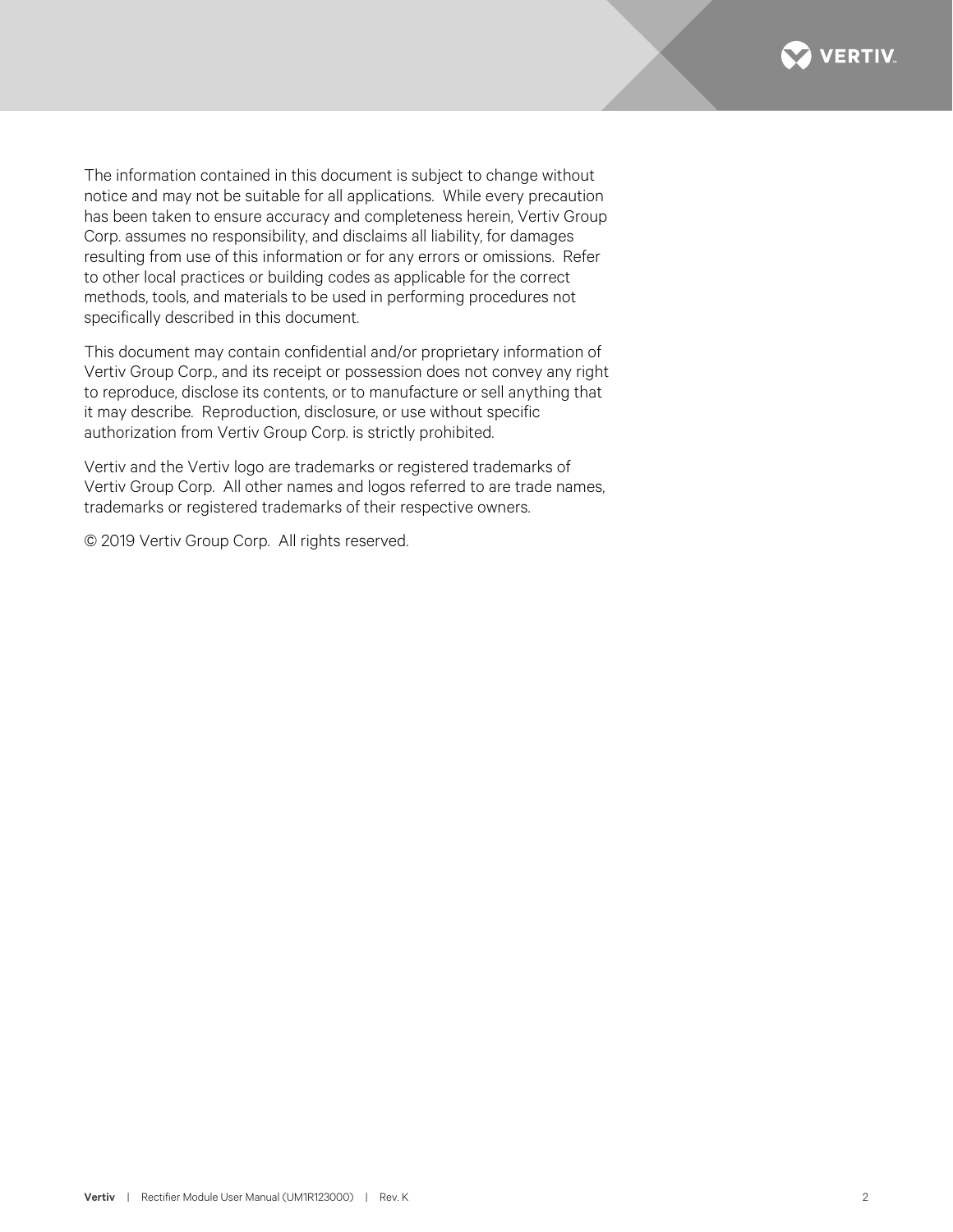

# **TABLE OF CONTENTS**

| Handling Equipment Containing Static Sensitive Components5 |  |
|------------------------------------------------------------|--|
|                                                            |  |
|                                                            |  |
|                                                            |  |
|                                                            |  |
|                                                            |  |
|                                                            |  |
| AC Input Protection Device Requirements/Recommendations 19 |  |
|                                                            |  |
|                                                            |  |
|                                                            |  |
|                                                            |  |
|                                                            |  |
|                                                            |  |
|                                                            |  |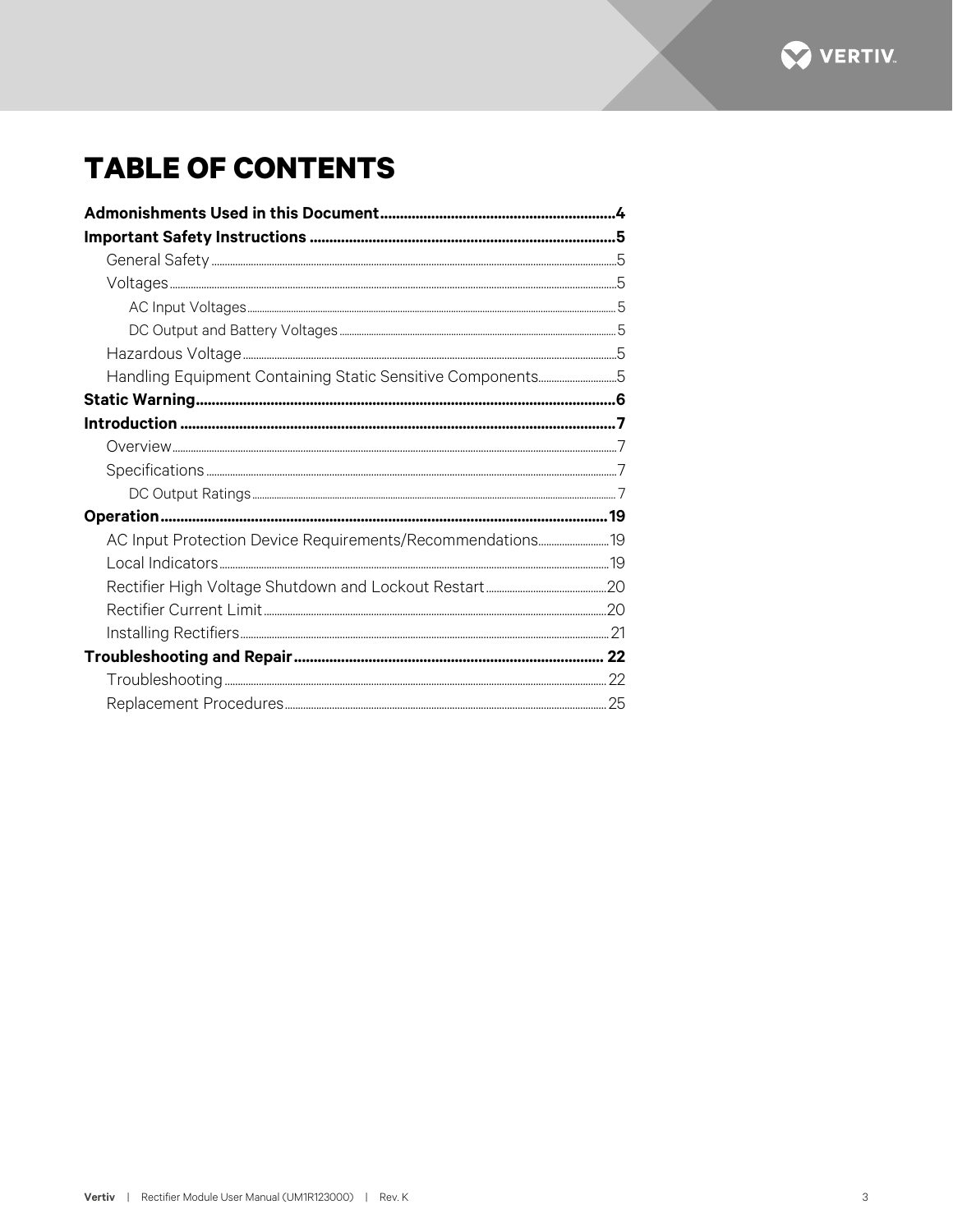

# <span id="page-3-0"></span>**ADMONISHMENTS USED IN THIS DOCUMENT**



**DANGER!** Warns of a hazard the reader **will** be exposed to that will **likely** result in death or serious injury if not avoided. (ANSI, OSHA)



**WARNING!** Warns of a potential hazard the reader **may** be exposed to that **could** result in death or serious injury if not avoided. This admonition is not used for situations that pose a risk only to equipment, software, data, or service. (ANSI)



**CAUTION!** Warns of a potential hazard the reader **may** be exposed to that **could** result in minor or moderate injury if not avoided. (ANSI, OSHA) This admonition is not used for situations that pose a risk only to equipment, data, or service, even if such use appears to be permitted in some of the applicable standards. (OSHA)



**ALERT!** Alerts the reader to an action that **must be avoided** in order to protect equipment, software, data, or service. (ISO)



**ALERT!** Alerts the reader to an action that **must be performed** in order to prevent equipment damage, software corruption, data loss, or service interruption. (ISO)



**FIRE SAFETY!** Informs the reader of fire safety information, reminders, precautions, or policies, or of the locations of fire-fighting and fire-safety equipment. (ISO)



**SAFETY!** Informs the reader of general safety information, reminders, precautions, or policies not related to a particular source of hazard or to fire safety. (ISO, ANSI, OSHA)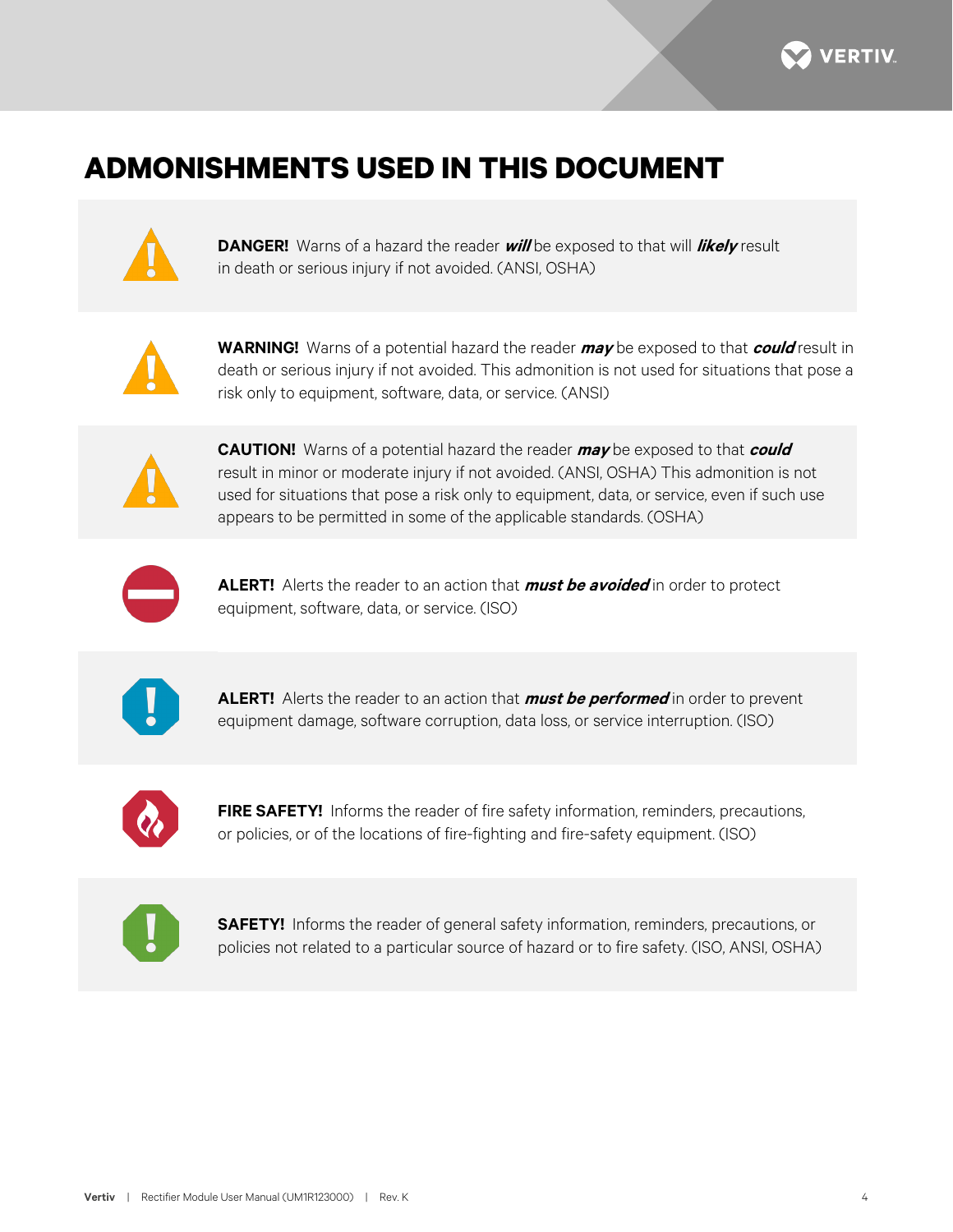

# <span id="page-4-0"></span>**IMPORTANT SAFETY INSTRUCTIONS**

# <span id="page-4-1"></span>**General Safety**



**DANGER!** YOU MUST FOLLOW APPROVED SAFETY PROCEDURES.

Performing the following procedures may expose you to hazards. These procedures should be performed by qualified technicians familiar with the hazards associated with this type of equipment. These hazards may include shock, energy, and/or burns. To avoid these hazards:

- a) The tasks should be performed in the order indicated.
- b) Remove watches, rings, and other metal objects.
- c) Prior to contacting any uninsulated surface or termination, use a voltmeter to verify that no voltage or the expected voltage is present. Check for voltage with both AC and DC voltmeters prior to making contact.
- d) Wear eye protection.
- e) Use certified and well maintained insulated tools. Use double insulated tools appropriately rated for the work to be performed.

# <span id="page-4-2"></span>**Voltages**

## <span id="page-4-3"></span>**AC Input Voltages**

**DANGER!** This system operates from AC input voltage capable of producing fatal electrical shock.

## <span id="page-4-4"></span>**DC Output and Battery Voltages**



**DANGER!** This system produces DC power and may have a battery source connected to it. Although the DC voltage is not hazardously high, the rectifiers and/or battery can deliver large amounts of current. Exercise extreme caution not to inadvertently contact or have any tool inadvertently contact an output terminal or battery terminal or exposed wire connected to an output terminal or battery terminal. NEVER allow a metal object, such as a tool, to contact more than one termination or battery terminal at a time, or to simultaneously contact a termination or battery terminal and a grounded object. Even a momentary short circuit can cause sparking, explosion, and injury.

## <span id="page-4-5"></span>**Hazardous Voltage**



**DANGER!** HAZARD OF ELECTRICAL SHOCK. More than one disconnect may be required to de-energize the system before servicing.

# <span id="page-4-6"></span>**Handling Equipment Containing Static Sensitive Components**



**ALERT!** Installation or removal of equipment containing static sensitive components requires careful handling. Before handling any equipment containing static sensitive components, read and follow the instructions contained on the Static Warning Page.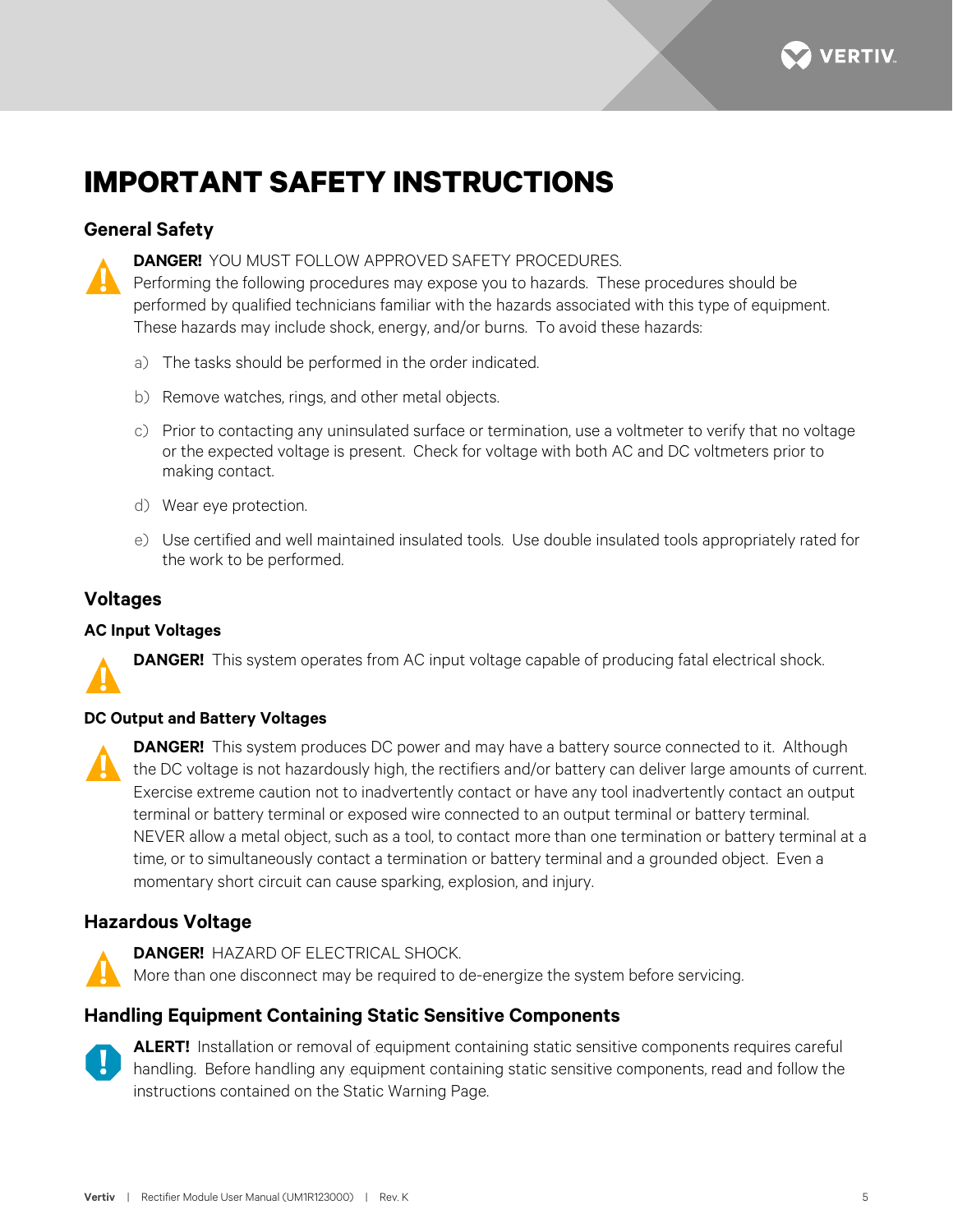

# <span id="page-5-0"></span>**STATIC WARNING**

This equipment contains static sensitive components. The warnings listed below must be observed to prevent damage to these components. Disregarding any of these warnings may result in personal injury or damage to the equipment.

- 1. Strictly adhere to the procedures provided in this document.
- 2. Before touching any equipment containing static sensitive components, discharge all static electricity from yourself by wearing a wrist strap grounded through a one megohm resistor. Some wrist straps have a built-in one megohm resistor; no external resistor is necessary. Read and follow wrist strap manufacturer's instructions outlining use of a specific wrist strap.
- 3. Do not touch traces or components on equipment containing static sensitive components. Handle equipment containing static sensitive components only by the edges that do not have connector pads.
- 4. After removing equipment containing static sensitive components, place the equipment only on static dissipative surfaces such as conductive foam or ESD bag. Do not use ordinary Styrofoam™ or ordinary plastic.
- 5. Store and ship equipment containing static sensitive components only in static shielding containers.
- 6. If necessary to repair equipment containing static sensitive components, wear an appropriately grounded wrist strap, work on a conductive surface, use a grounded soldering iron, and use grounded test equipment.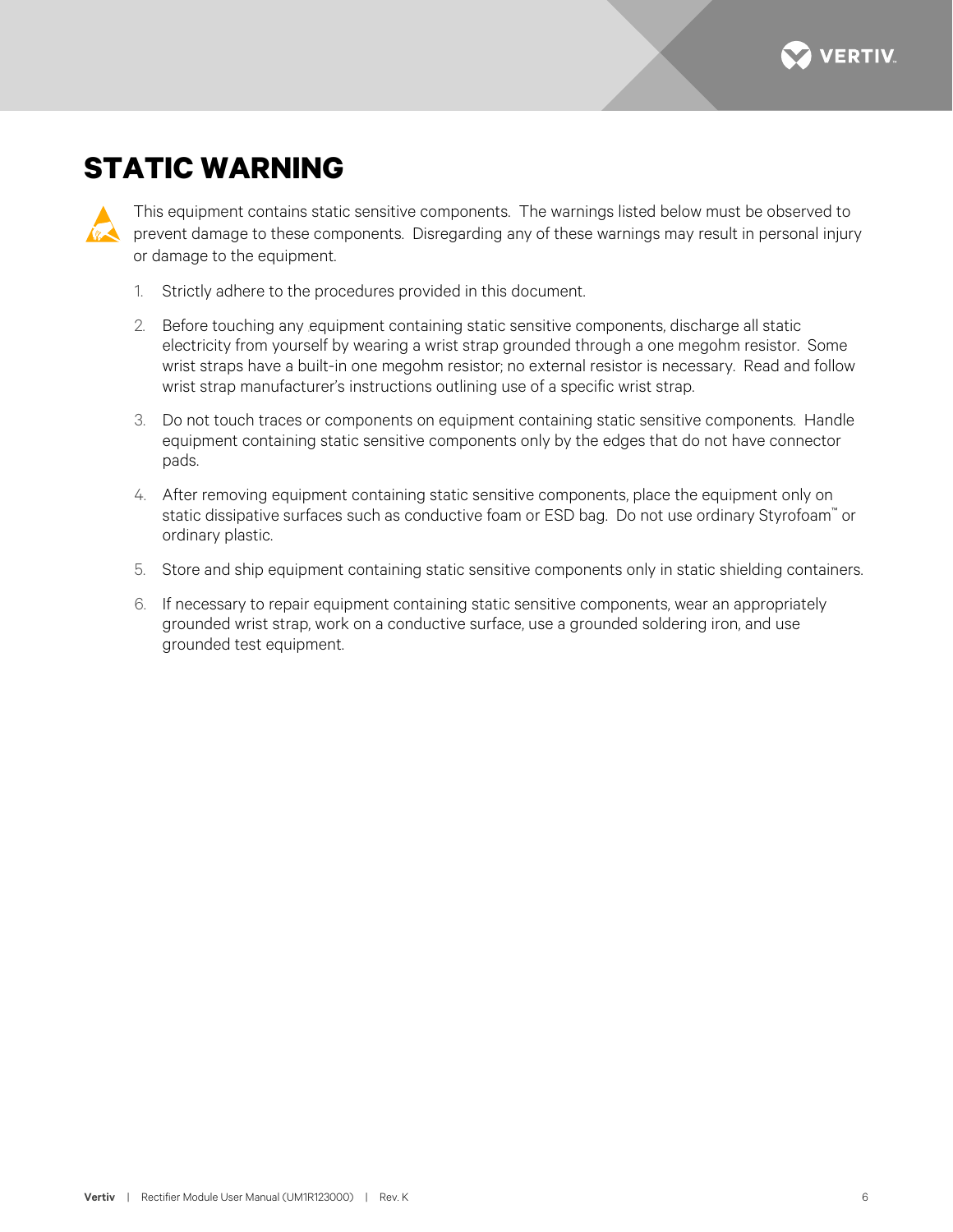

# <span id="page-6-0"></span>**INTRODUCTION**

## <span id="page-6-1"></span>**Overview**

The rectifier provides load power during normal operating conditions. The rectifier is rated at its maximum output power. This means that, within the normal operating ambient temperature range and input voltage range, the maximum available output power is a constant 3000 W or 3300 W (depending on model). Within these ranges, the rectifier operates in one of three modes, depending upon load demands. Transition between modes is completely automatic. If ambient temperature rises above or input voltage falls below acceptable values, the rectifier continues to operate but at derated output power levels.

- Constant Voltage Mode: For any initial output voltage setting from 12.0 VDC to 13.2 VDC, output voltage remains constant regardless of load. This is the normal operating condition, in which loads are supplied. The rectifier operates in the constant voltage mode unless load increases to the point where the product of load current and output voltage is approximately 3000 W or 3300 W (depending on model).
- Constant Power Mode: As load increases above approximately 3000 W or 3300 W (depending on model) (non-adjustable), output current continues to increase, but output voltage decreases as required to maintain constant output power. The rectifier operates in the constant power mode unless load continues to increase to the point where the current limit setting is reached.
- Constant Current Mode: If load increases to the current limit setting, output voltage decreases linearly to maintain output current at the current limit setting.

## <span id="page-6-2"></span>**Specifications**

### <span id="page-6-3"></span>**DC Output Ratings**



**NOTE!** *The current limit and output voltage level can be set by the User through the controller.*

- Voltage: Nominal +12 VDC, negative ground. Output voltage is adjustable from +12.0 VDC to +13.2 VDC via the associated controller. Factory default voltage is set to +12.3 VDC.
- Output Power and Current:
	- a) R12-3000: 3000 W (250 A) @ 208 VAC / 220 VAC / 230 VAC / 277 VAC input and +12 VDC output.
	- b) R12-3300: 3300 W (275 A) @ 208 VAC / 220 VAC / 230 VAC / 277 VAC input and +12 VDC output.
- Output Characteristics: Refer to **[Figure 1](#page-6-4)** or **[Figure 2](#page-7-0)** for a graph of output voltage vs. output current.

<span id="page-6-4"></span>**Figure 1:** *Output Voltage vs. Output Current (R12-3000)*

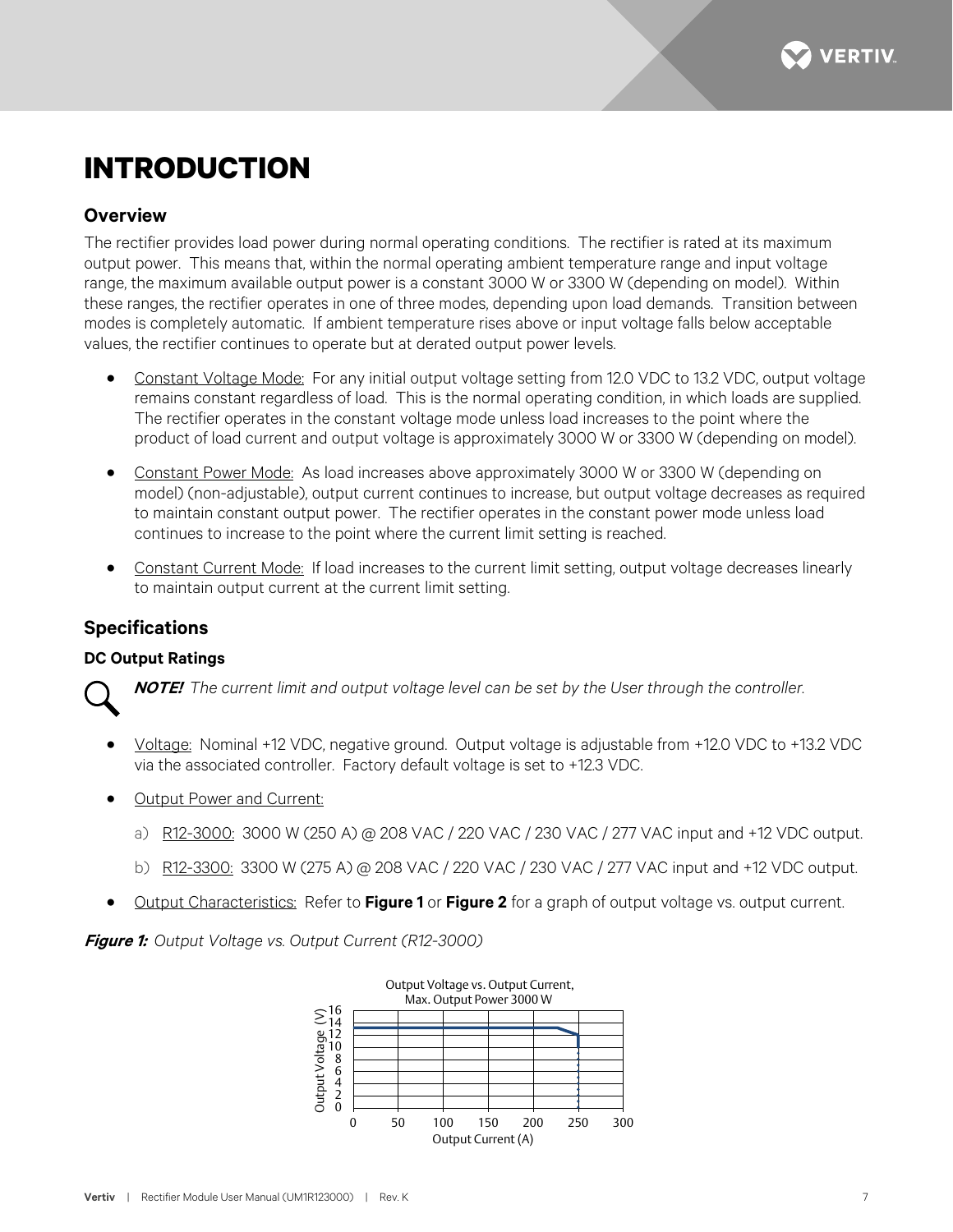

#### <span id="page-7-0"></span>**Figure 2:** *Output Voltage vs. Output Current (R12-3300)*



• Power Derating Based on Input Voltage: The rectifier power varies with changes in input voltage and output voltage. It uses an advanced power limitation method. The lower input threshold is 85 VAC. The rectifier can provide its maximum rated power (3000 W or 3300 W, depending on model) as long as the input voltage is within the range of 176 VAC to 305 VAC. Below 176 VAC, and down to 85 VAC, the rectifier will continue to operate normally but will be in a power derating mode. The relationship between the output power and input voltage is illustrated in **[Figure 3](#page-7-1)**.

#### <span id="page-7-1"></span>**Figure 3:** *Power Derating Based on Input Voltage*



• Power Derating Based on Temperature: The rectifier delivers full power when operating at an ambient temperature of +45 °C (+113 °F) or below. Each rectifier continuously monitors the ambient temperature surrounding the power conversion circuit. If this temperature for any reason (such as a high ambient temperature) increases above approximately +45 °C (+113 °F), the rectifier will not shut down. Rather, the rectifier limits its maximum output power to maintain the temperature of the power conversion circuit within design parameters. Operation between +45 °C (+113 °C) and +75 °C (+167 °F) will result in output power being decreased. Full power capability is restored when the temperature decreases to below approximately +45 °C (+113 °F). Refer to **[Figure 4](#page-8-0)** to view the relationship between the output power and the ambient temperature.

Other power rating values are as follows (refer to **[Figure 4](#page-8-0)**):

- a) At an ambient temperature of +55 °C (+131 °F), the power delivered by the rectifier is 2500 W.
- b) At an ambient temperature of +65 °C (+149 °F), the power delivered by the rectifier is 2000 W.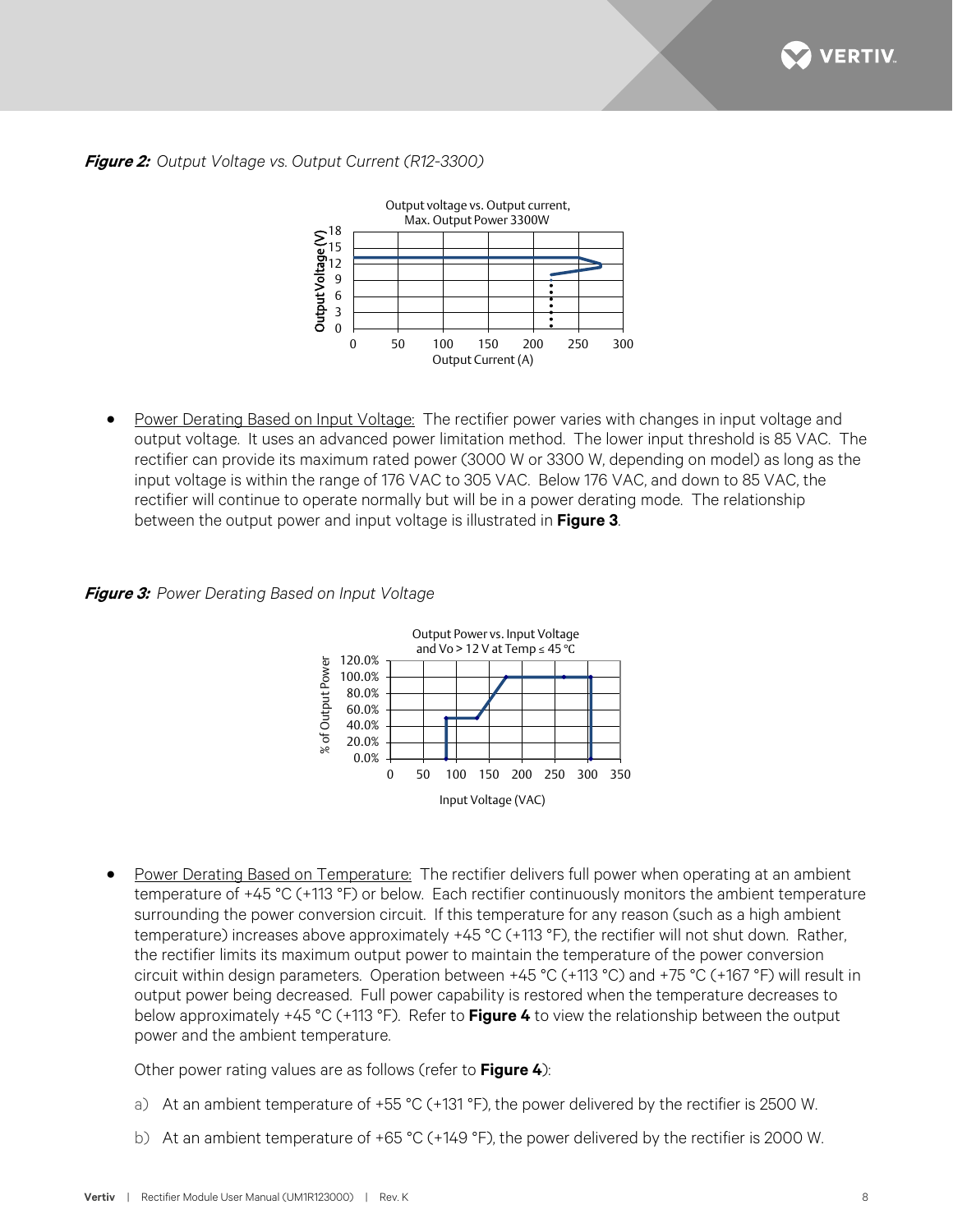

**WARNING!** The rectifier is rated for continuous operation at full output power up to +45 °C (+113 °F). Operation between +45 °C (+113 °F) and +75 °C (+167 °F) will result in output power decrease. Operation above +75 °C (+167 °F) is considered abnormal and should be used on a temporary<sup>1</sup> basis only.

<sup>1</sup> Temporary Operation at Abnormal Temperature: Temporary operation is defined as a period of not more than eight consecutive hours per day, and a total of not more than 15 days in a year. (This refers to a total of 120 hours in any given year, but no more than 15 occurrences in that oneyear period.)

<span id="page-8-0"></span>



**NOTE!** *3000 W or 3300 W (depending on model) @ +45 °C (+113 °F) and 176 VAC < Vin < 305 VAC.*

## Regulation:

- a) Static: Steady state regulation is ±1% as controlled within the rectifier for any and all combinations of load from no load to full load, input voltage, and input frequency at a constant ambient temperature. The associated system controller may provide improved regulation.
- b) Dynamic Load: Response time ≤1000 us and overshot ≤ 5% for load changes at 50% 25% 50% and 50% - 75% - 50% at rated output voltage and current

For any step load change within the range of 10% to 90% of full load within 1000 microseconds, per Telcordia GR-947-CORE, the maximum voltage transient will not exceed 5% of the initial steady state voltage within 250±10 microseconds. Recovery to within ±1% of the initial steady state voltage does not exceed 4 milliseconds.

- **Filtering:** 
	- a) Voice Band Noise: Peak-peak voltage is ≤120 mV at 0 MHZ to 20 MHZ and normal output voltage.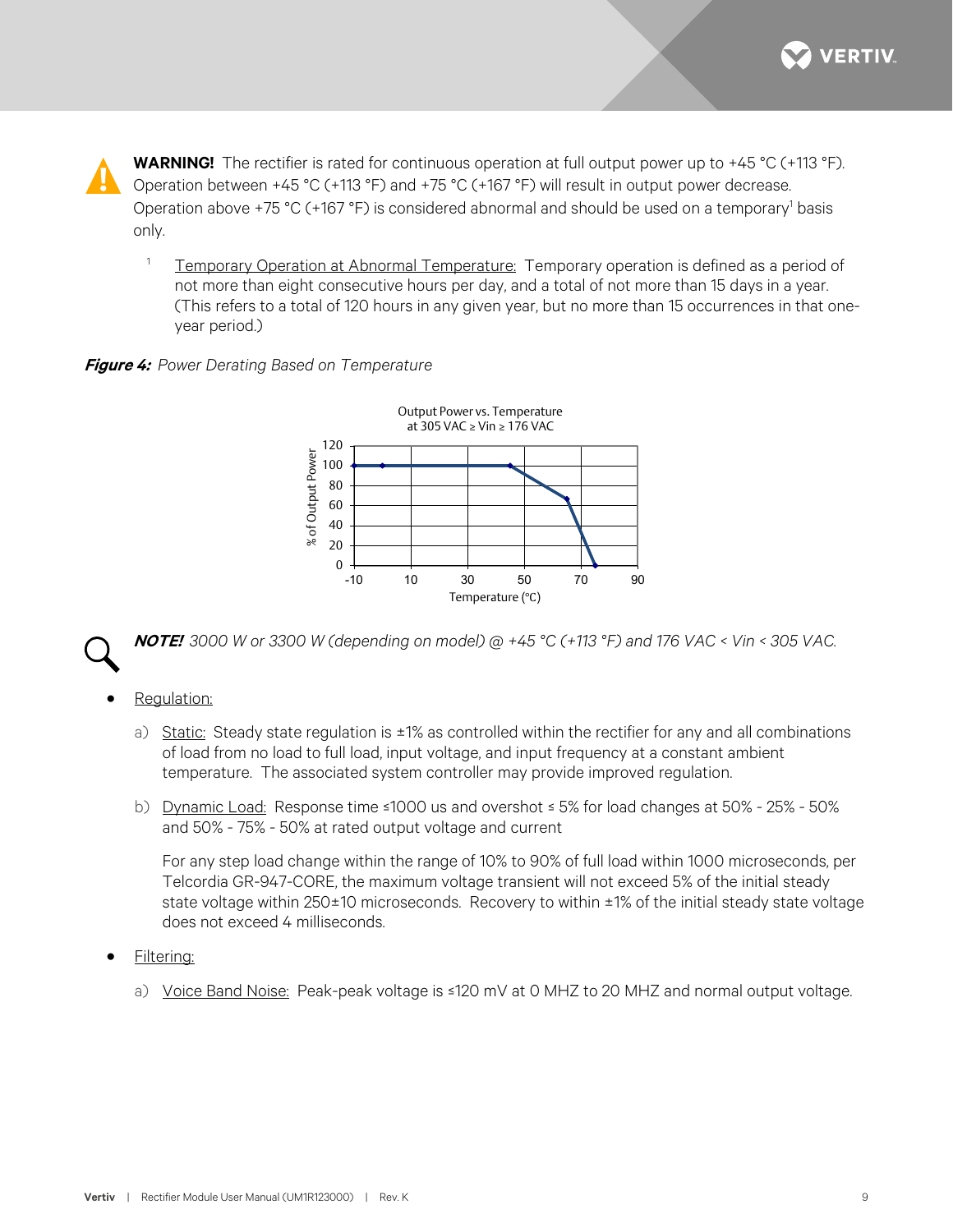

#### **AC Input Ratings**

• Voltage: Nominal 208 VAC / 220 VAC / 230 VAC / 277 VAC, single phase, 3-wire, 50 Hz / 60 Hz, with an operating range of 200 VAC to 277 VAC. Acceptable input frequency range is 45 Hz to 65 Hz.

Permitted Variation: 85 VAC to 305 VAC.

• Harmonic Content (ITHD): Meets EN61000-3-2.

≤5% from 50% to 100% of rated output current at (208 VAC, 220 VAC, 230 VAC, and 277 VAC), 50 Hz, 12 VDC, and 25 °C.

- Inrush Current: Peak does not exceed 1.5 times of the peak value of the maximum steady-state input current at full load.
- Typical Input Data: 50 Hz Input
	- a) Refer to **[Table 1](#page-10-0)** or **[Table 3](#page-11-0)**.
	- b) Maximum Input Current: Refer to **[Table 2](#page-10-1)** or **[Table 4](#page-11-1)**.
- Typical Input Data: 60 Hz Input
	- a) Refer to **[Table 5](#page-12-0)** or **[Table 7](#page-13-0)**.
	- b) Maximum Input Current: Refer to **[Table 6](#page-12-1)** or **[Table 8](#page-13-1)**.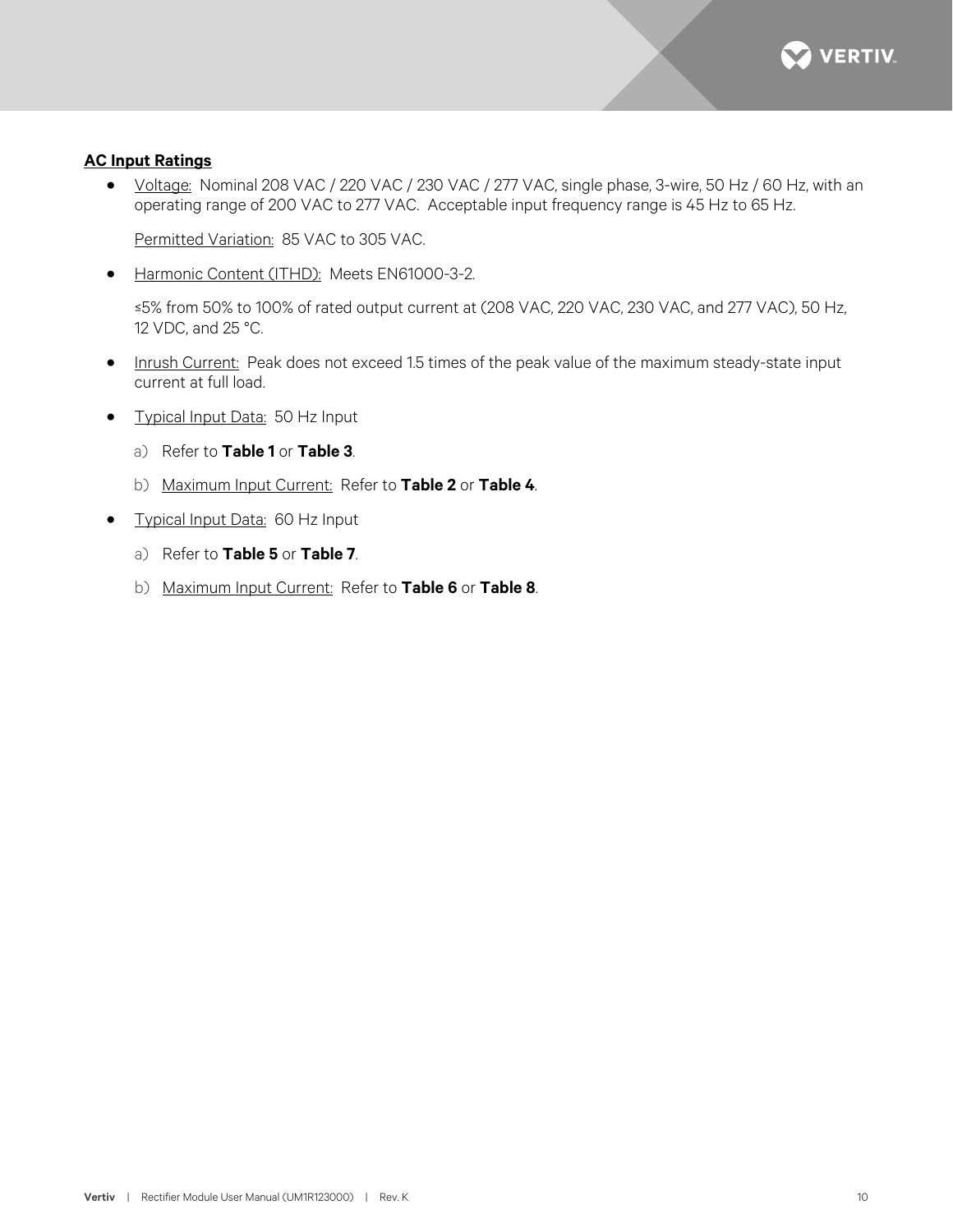

| <b>Nominal</b><br>Input<br>Voltage | <b>Percent</b><br>of Full<br>Load | Input<br><b>Current</b><br>(Amperes) | Input<br><b>VA</b> | Input<br><b>Watts</b> | <b>Power</b><br>Factor | <b>Efficiency</b><br>% | <b>Heat</b><br><b>Dissipation</b><br><b>BTU/Hr</b> |
|------------------------------------|-----------------------------------|--------------------------------------|--------------------|-----------------------|------------------------|------------------------|----------------------------------------------------|
|                                    | $\circ$                           | 0.43                                 | 88.7               | 31.3                  | $+0.3552$              | $-$                    | 106.79                                             |
|                                    | 25                                | 3.23                                 | 669.3              | 649.2                 | $+0.9699$              | 92.30                  | 170.58                                             |
| 208                                | 50                                | 7.73                                 | 1597.0             | 1581.7                | $+0.9904$              | 94.49                  | 297.58                                             |
|                                    | 75                                | 10.83                                | 2231.5             | 2218.5                | $+0.9942$              | 94.24                  | 436.26<br>613.28                                   |
|                                    | 100                               | 13.99                                | 2876.6             | 2863.6                | $+0.9950$              | 93.72                  |                                                    |
|                                    | 110                               | 15.55                                | 3207.5             | 3190.3                | $+0.9955$              | 93.43                  | 715.50                                             |
|                                    | $\circ$                           | 0.48                                 | 114.5              | 32.5                  | $+0.2841$              |                        | 110.88                                             |
|                                    | 25                                | 2.83                                 | 680.9              | 647.5                 | $+0.9511$              | 92.42                  | 167.39                                             |
| 240                                | 50                                | 6.68                                 | 1601.5             | 1578.5                | $+0.9857$              | 94.67                  | 287.10                                             |
|                                    | 75                                | 9.33                                 | 2233.5             | 2213.2                | $+0.9909$              | 94.52                  | 413.68                                             |
|                                    | 100                               | 12.02                                | 2872.9             | 2854.8                | $+0.9936$              | 94.10                  | 575.13                                             |
|                                    | 110                               | 13.39                                | 3197.3             | 3179.2                | $+0.9944$              | 93.79                  | 673.13                                             |
|                                    | $\overline{O}$                    | 0.50                                 | 138.5              | 34.07                 | $+0.246$               |                        | 118.26                                             |
|                                    | 25                                | 2.76                                 | 764.50             | 730.10                | $+0.955$               | 93.30                  | 166.77                                             |
| 277                                | 50                                | 5.3                                  | 1468.2             | 1435.90               | $+0.978$               | 95.00                  | 244.60                                             |
|                                    | 75                                | 7.84                                 | 2170.88            | 2147.00               | $+0.989$               | 95.18                  | 352.63                                             |
|                                    | 100                               | 10.43                                | 2890.12            | 2867.00               | $+0.992$               | 94.89                  | 500.05                                             |
|                                    | 110                               | 11.48                                | 3180.08            | 3161.00               | $+0.994$               | 94.62                  | 579.45                                             |

<span id="page-10-0"></span>**Table 1:** *Typical Input Data, 50Hz Input (R12-3000)*

**NOTE!** *System output is initially adjusted to 12 volts DC as measured at the system sense points at 50% of full load and nominal input. "Percent of Full Load" refers to percent of 227.3 amperes.*

## <span id="page-10-1"></span>**Table 2:** *Maximum Input Current, 50Hz Input (R12-3000)*

| <b>Nominal</b><br><b>Input Voltage</b> | <b>Input Voltage</b> | <b>Input Current</b><br>(Amperes) |
|----------------------------------------|----------------------|-----------------------------------|
| 208/240/277                            | 176                  | 18.54                             |

**NOTE!** *At 100% of full load with output adjusted to 13.2 volts DC as measured at the module mounting assembly output terminals.*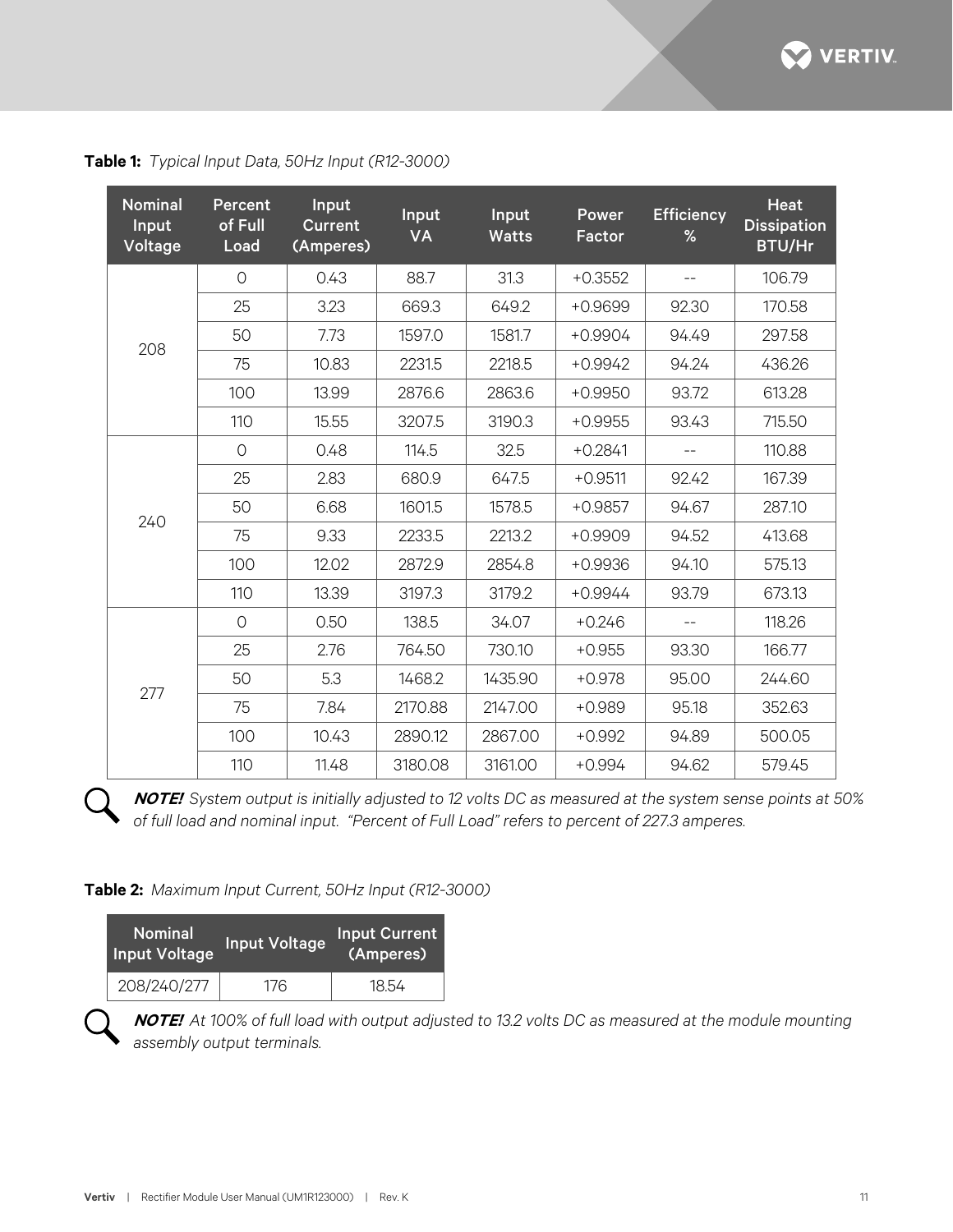

| <b>Nominal</b><br>Input<br>Voltage | <b>Percent</b><br>of Full<br>Load | Input<br><b>Current</b><br>(Amperes) | Input<br><b>VA</b> | Input<br><b>Watts</b> | <b>Power</b><br>Factor | <b>Efficiency</b><br>% | <b>Heat</b><br><b>Dissipation</b><br><b>BTU/Hr</b> |
|------------------------------------|-----------------------------------|--------------------------------------|--------------------|-----------------------|------------------------|------------------------|----------------------------------------------------|
|                                    | $\circ$                           | 0.40                                 | 83.2               | 36.7                  | $+0.4405$              | $-$                    | 125.15                                             |
|                                    | 25                                | 4.31                                 | 895.6              | 886.2                 | $+0.9895$              | 93.32                  | 202.16                                             |
| 208                                | 50                                | 8.44                                 | 1754.6             | 1747.5                | $+0.9960$              | 94.40                  | 334.10                                             |
|                                    | 75                                | 12.62                                | 2635.0             | 2630.3                | $+0.9982$              | 94.09                  | 530.32                                             |
|                                    | 100                               | 17.02                                | 3535.9             | 3532.9                | $+0.9991$              | 93.20                  | 819.75                                             |
|                                    | 110                               | 17.34                                | 3597.3             | 3594.3                | $+0.9992$              | 93.10                  | 846.74                                             |
|                                    | 0                                 | 0.45                                 | 107.8              | 35.5                  | $+0.3289$              |                        | 121.03                                             |
|                                    | 25                                | 3.75                                 | 899.7              | 884.2                 | $+0.9828$              | 93.59                  | 193.41                                             |
| 240                                | 50                                | 7.32                                 | 1755.5             | 1743.7                | $+0.9933$              | 94.79                  | 309.99                                             |
|                                    | 75                                | 11.02                                | 2632.3             | 2623.0                | $+0.9965$              | 94.39                  | 502.19                                             |
|                                    | 100                               | 14.69                                | 3525.9             | 3518.9                | $+0.9980$              | 93.59                  | 769.88                                             |
|                                    | 110                               | 14.81                                | 3553.5             | 3545.9                | $+0.9979$              | 93.44                  | 794.04                                             |
|                                    | 0                                 | 0.50                                 | 138.3              | 29.9                  | $+0.2162$              | $\qquad \qquad -$      | 102.02                                             |
|                                    | 25                                | 3.27                                 | 906.1              | 882.2                 | $+0.9736$              | 93.80                  | 186.81                                             |
| 277                                | 50                                | 6.37                                 | 1763.3             | 1740.2                | $+0.9869$              | 94.83                  | 307.12                                             |
|                                    | 75                                | 9.52                                 | 2636.0             | 2616.3                | $+0.9925$              | 94.44                  | 496.54                                             |
|                                    | 100                               | 12.73                                | 3521.6             | 3506.4                | $+0.9957$              | 93.69                  | 755.51                                             |
|                                    | 110                               | 13.03                                | 3603.2             | 3588.5                | $+0.9959$              | 93.56                  | 789.01                                             |

<span id="page-11-0"></span>**Table 3:** *Typical Input Data, 50Hz Input (R12-3300)*

**NOTE!** *System output is initially adjusted to 12 volts DC as measured at the system sense points at 50% of full load and nominal input. "Percent of Full Load" refers to percent of 275 amperes.*

## <span id="page-11-1"></span>**Table 4:** *Maximum Input Current, 50Hz Input (R12-3300)*

| <b>Nominal</b><br><b>Input Voltage</b> | <b>Input Voltage</b> | <b>Input Current</b><br>(Amperes) |
|----------------------------------------|----------------------|-----------------------------------|
| 208/240/277                            | 176                  | 20.22                             |

**NOTE!** *At 100% of full load with output adjusted to 13.2 volts DC as measured at the module mounting assembly output terminals.*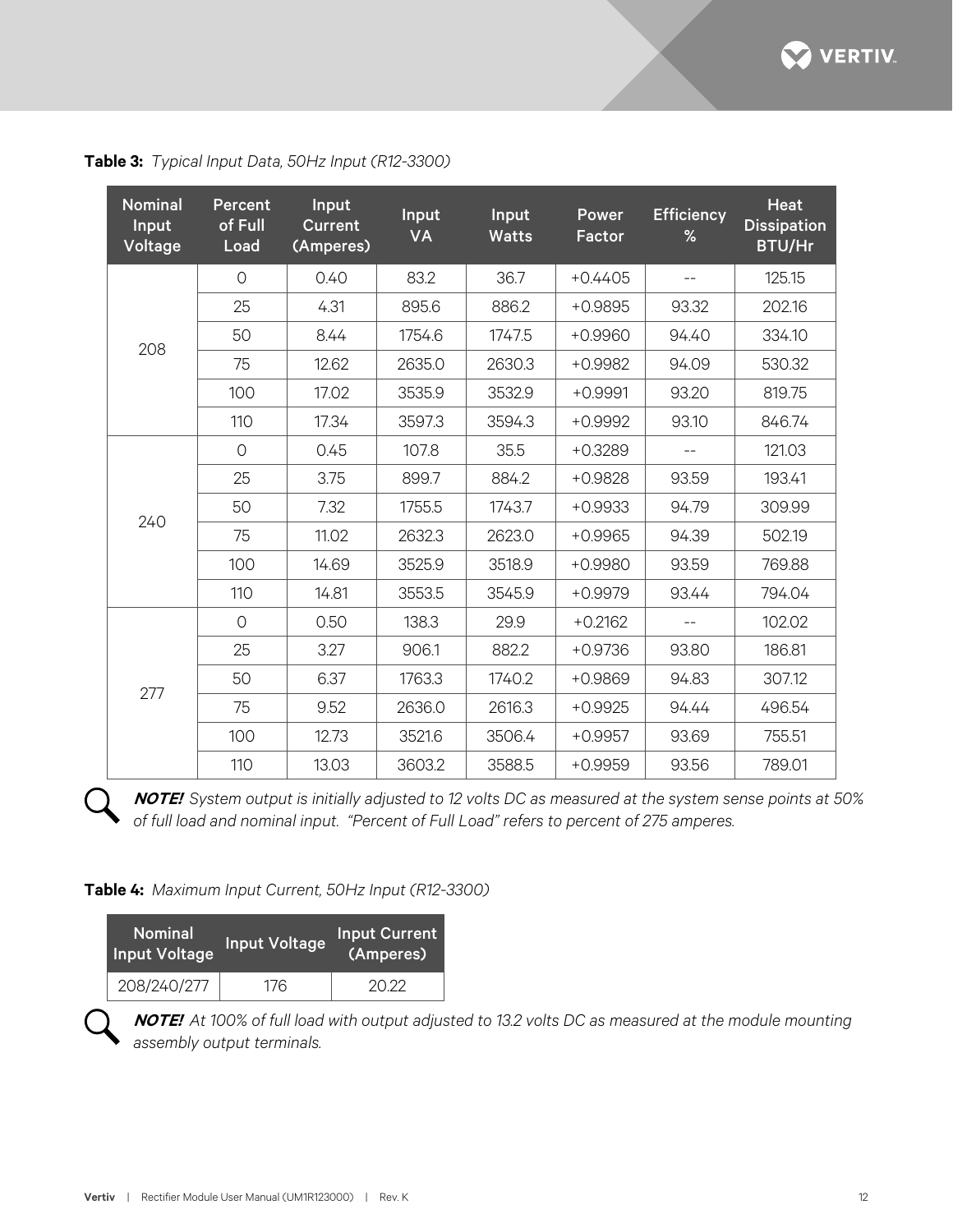

| <b>Nominal</b><br>Input<br>Voltage | Percent<br>of Full<br>Load | Input<br><b>Current</b><br>(Amperes) | Input<br><b>VA</b> | Input<br><b>Watts</b> | <b>Power</b><br>Factor | <b>Efficiency</b><br>% | <b>Heat</b><br><b>Dissipation</b><br><b>BTU/Hr</b> |
|------------------------------------|----------------------------|--------------------------------------|--------------------|-----------------------|------------------------|------------------------|----------------------------------------------------|
|                                    | $\circ$                    | 0.50                                 | 103.5              | 31.4                  | $+0.3046$              | $-$                    | 107.13                                             |
|                                    | 25                         | 3.26                                 | 678.8              | 648.1                 | $+0.9549$              | 92.18                  | 172.99                                             |
| 208                                | 50                         | 7.73                                 | 1602.9             | 1581.3                | $+0.9865$              | 94.46                  | 298.70                                             |
|                                    | 75                         | 10.80                                | 2235.8             | 2218.1                | $+0.9921$              | 94.27                  | 433.45                                             |
|                                    | 100                        | 13.93                                | 2879.9             | 2862.5                | $+0.9940$              | 93.79                  | 606.56<br>710.39                                   |
|                                    | 110                        | 15.53                                | 3207.2             | 3189.4                | $+0.9944$              | 93.47                  |                                                    |
|                                    | $\circ$                    | 0.56                                 | 134.3              | 31.8                  | $+0.2371$              |                        | 108.50                                             |
|                                    | 25                         | 2.86                                 | 687.5              | 647.3                 | $+0.9416$              | 92.35                  | 168.93                                             |
| 240                                | 50                         | 6.70                                 | 1606.2             | 1578.2                | $+0.9826$              | 94.66                  | 287.70                                             |
|                                    | 75                         | 9.35                                 | 2237.1             | 2212.3                | $+0.9892$              | 94.51                  | 414.66                                             |
|                                    | 100                        | 12.04                                | 2875.4             | 2854.4                | $+0.9927$              | 94.08                  | 576.98                                             |
|                                    | 110                        | 13.40                                | 3199.2             | 3178.9                | $+0.9936$              | 93.80                  | 672.86                                             |
|                                    | $\circ$                    | .50                                  | 138.5              | 38.01                 | $+0.204$               |                        | 129.61                                             |
|                                    | 25                         | 2.81                                 | 779.53             | 731.20                | $+0.938$               | 93.10                  | 172.05                                             |
| 277                                | 50                         | 5.34                                 | 1478.37            | 1435.50               | $+0.971$               | 94.95                  | 247.07                                             |
|                                    | 75                         | 7.88                                 | 2181.91            | 2147.00               | $+0.984$               | 95.10                  | 358.94                                             |
|                                    | 100                        | 10.46                                | 2898.99            | 2870.00               | $+0.990$               | 94.73                  | 515.81                                             |
|                                    | 110                        | 11.52                                | 3190.72            | 3162.99               | $+0.991$               | 94.55                  | 587.99                                             |

<span id="page-12-0"></span>**Table 5:** *Typical Input Data, 60Hz Input (R12-3000)*

**NOTE!** *System output is initially adjusted to 12 volts DC as measured at the system sense points at 50% of full load and nominal input. "Percent of Full Load" refers to percent of 227.3 amperes.*

## <span id="page-12-1"></span>**Table 6:** *Maximum Input Current, 60Hz Input (R12-3000)*

| <b>Nominal</b><br><b>Input Voltage</b> | <b>Input Voltage</b> | <b>Input Current</b><br>(Amperes) |
|----------------------------------------|----------------------|-----------------------------------|
| 208/240/277                            | 176                  | 18.53                             |

**NOTE!** *At 100% of full load with output adjusted to 13.2 volts DC as measured at the module mounting assembly output terminals.*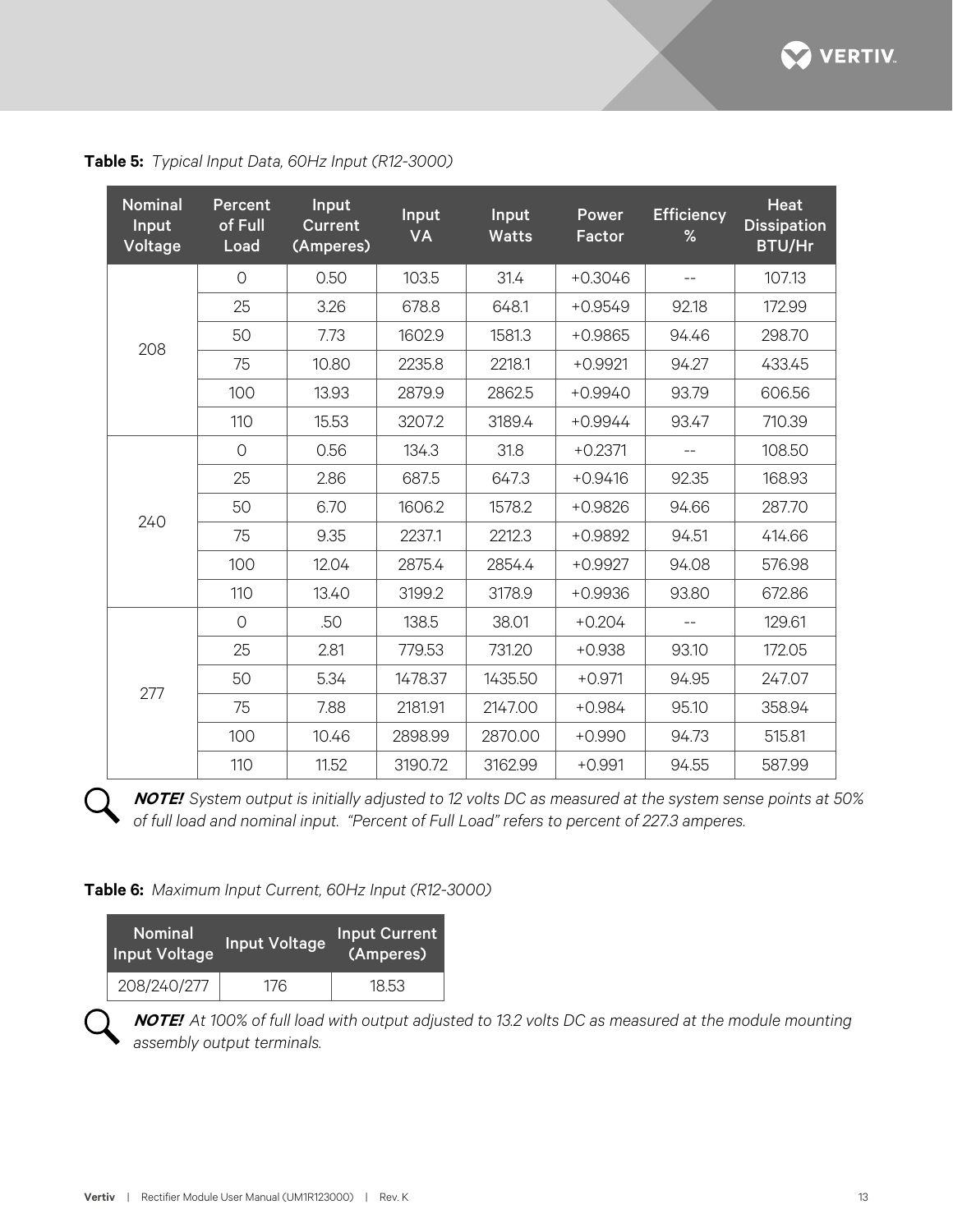**VERTIV** 

| <b>Nominal</b><br>Input<br>Voltage | Percent<br>of Full<br>Load | Input<br><b>Current</b><br>(Amperes) | Input<br><b>VA</b> | Input<br><b>Watts</b> | <b>Power</b><br>Factor | <b>Efficiency</b><br>% | <b>Heat</b><br><b>Dissipation</b><br><b>BTU/Hr</b> |
|------------------------------------|----------------------------|--------------------------------------|--------------------|-----------------------|------------------------|------------------------|----------------------------------------------------|
|                                    | $\circ$                    | 0.48                                 | 99.7               | 36.3                  | $+0.3642$              | $\overline{a}$         | 123.99                                             |
|                                    | 25                         | 4.33                                 | 899.7              | 886.4                 | $+0.9852$              | 93.35                  | 201.04                                             |
| 208                                | 50                         | 8.45                                 | 1756.9             | 1747.2                | $+0.9945$              | 94.58                  | 322.95                                             |
|                                    | 75                         | 12.70                                | 2636.5             | 2630.7                | $+0.9978$              | 94.09                  | 530.26                                             |
|                                    | 100                        | 16.96                                | 3535.8             | 3531.8                | $+0.9988$              | 93.23                  | 815.84                                             |
|                                    | 110                        | 17.40                                | 3626.0             | 3621.8                | $+0.9989$              | 93.11                  | 851.80                                             |
|                                    | $\circ$                    | 0.55                                 | 132.0              | 36.1                  | $+0.2738$              |                        | 123.30                                             |
|                                    | 25                         | 3.79                                 | 908.5              | 884.3                 | $+0.9734$              | 93.52                  | 195.54                                             |
| 240                                | 50                         | 7.32                                 | 1759.9             | 1743.2                | $+0.9905$              | 94.82                  | 308.27                                             |
|                                    | 75                         | 11.00                                | 2635.1             | 2622.2                | $+0.9951$              | 94.39                  | 501.63                                             |
|                                    | 100                        | 14.69                                | 3527.4             | 3517.8                | $+0.9973$              | 93.60                  | 768.09                                             |
|                                    | 110                        | 15.06                                | 3613.0             | 3603.4                | $+0.9973$              | 93.51                  | 798.10                                             |
|                                    | $\circ$                    | 0.61                                 | 168.4              | 33.1                  | $+0.1963$              |                        | 112.86                                             |
|                                    | 25<br>3.32<br>914.0        |                                      | 882.4              | $+0.9654$             | 93.75                  | 188.32                 |                                                    |
| 277                                | 50                         | 6.40                                 | 1773.9             | 1740.9                | $+0.9814$              | 94.87                  | 305.08                                             |
|                                    | 75                         | 9.53                                 | 2643.9             | 2616.5                | $+0.9896$              | 94.46                  | 494.34                                             |
|                                    | 100                        | 12.75                                | 3528.4             | 3506.9                | $+0.9939$              | 93.68                  | 756.24                                             |
|                                    | 110                        | 13.04                                | 3607.2             | 3586.1                | $+0.9942$              | 93.61                  | 781.57                                             |

<span id="page-13-0"></span>**Table 7:** *Typical Input Data, 60Hz Input (R12-3300)*

**NOTE!** *System output is initially adjusted to 12 volts DC as measured at the system sense points at 50% of full load and nominal input. "Percent of Full Load" refers to percent of 275 amperes.*

## <span id="page-13-1"></span>**Table 8:** *Maximum Input Current, 60Hz Input (R12-3300)*

| <b>Nominal</b><br><b>Input Voltage</b> | <b>Input Voltage</b> | <b>Input Current</b><br>(Amperes) |
|----------------------------------------|----------------------|-----------------------------------|
| 208/240/277                            | 176                  | 2024                              |

**NOTE!** *At 100% of full load with output adjusted to 13.2 volts DC as measured at the module mounting assembly output terminals.*

• Typical Efficiency Curve: See **[Figure 5](#page-14-0)**.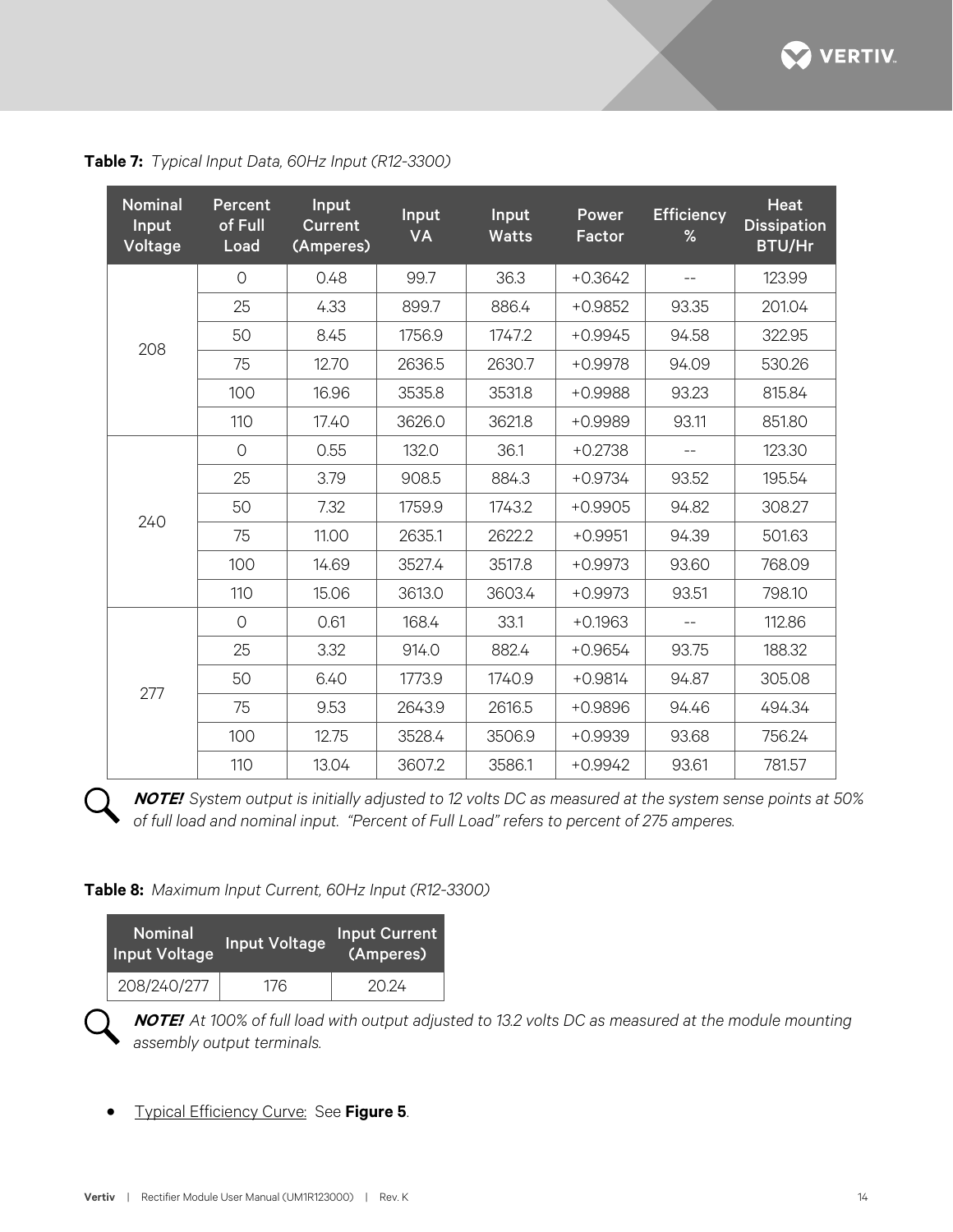

## <span id="page-14-0"></span>**Figure 5:** *Typical Efficiency Curve (at 240 VAC input, 50 Hz, 25 °C)*



#### **Environmental Ratings**

- Operating Ambient Temperature Range:
	- a) +45 °C (+113 °F) to +75 °C (+167 °F) with derating output.
	- b) -10 °C (14 °F) to +45 °C (+113 °F) with full power performance.
- Temperature Coefficient: 0.02% per degrees Celsius.
- Storage Ambient Temperature Range: -40 °C (-40 °F) to +85 °C (+185 °F).
- Relative Humidity: This rectifier is capable of operating in an ambient relative humidity range of 0% to 95%, non-condensing.
- Altitude: 2000 m (6560 ft) at full power (power limited for heights above 2000 m).
- Surge Protection: Compliance with EN61000-4-5 (4 kV Line to Line, 4 kV Line to Earth). Capable of withstanding surges per ANSI/IEEE C 62.41 1999 Category B3 across the input terminals.



- Ventilation Requirements: The rectifier is fan cooled and utilizes front to back forced ventilation. A rectifier must be mounted so ventilating openings are not blocked and temperature of the air entering the rectifier does not exceed the operating ambient temperature range stated above.
- Single Rectifier Audible Noise: At 25 °C ≤ 60 dB(A) with fan. Measurement made at 0.6 m distance in front of rectifier and at same horizontal line of the middle of rectifier.
- High Voltage Category: II.
- Power Distribution System: TN/TT/IT.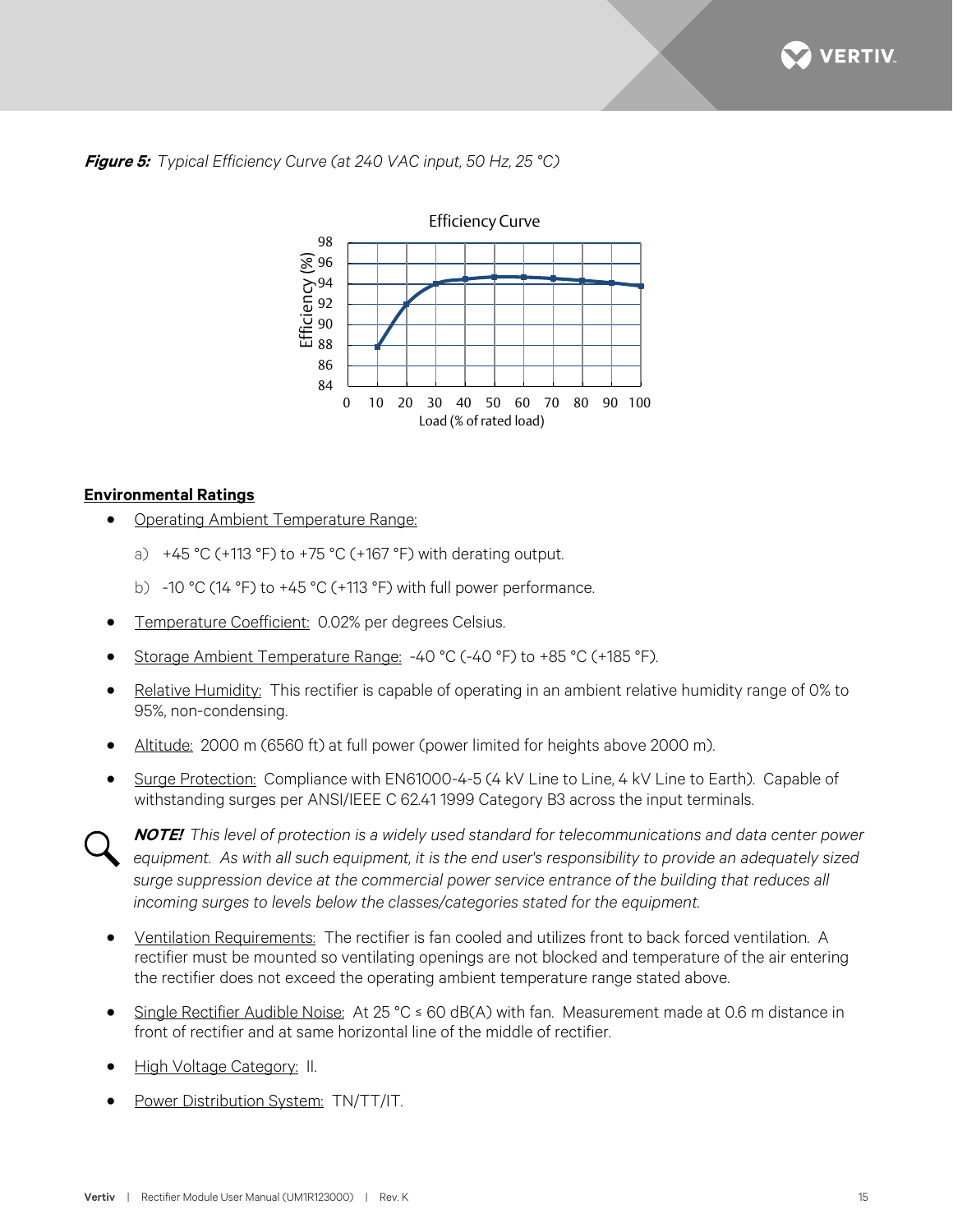

**NOTE!** *The rectifier is recommended to be used in an environment with Pollution of Degree 2 or less. Pollution Degree 2 applies where there is only non-conductive pollution that might temporarily become conductive due to occasional condensation (such as the office environment).*

• EMI/RFI Suppression: Rectifiers operating in an approved module mounting assembly conform to the requirements of FCC rules Part 15, Subpart A, Class A for radiated and conducted emissions limits.

#### **Compliance Information**

- EMC: ETSI EN 300 386, FCC CFR 47 Part 15 class A, Telcordia GR-3160, EN 55022/EN 55024.
- EMI Load Range: 5% to 100%.
- Safety: IEC 60950, EN 60950,UL 60950-1.

**WARNING!** This is a class A product. In a domestic environment, this product may cause radio interference in which case the User may be required to take adequate measures.

#### **Standard Features**

- Type of Power Conversion Circuit: High frequency.
- Constant Voltage Mode: For any initial output voltage setting from 12.0 VDC to 13.2 VDC, output voltage remains constant regardless of load. This is the normal operating condition, in which loads are supplied. The rectifier operates in the constant voltage mode unless load increases to the point where the product of load current and output voltage is approximately 3000 W or 3300 W (depending on model).
- Constant Power Mode: As load increases above approximately 3000 W or 3300 W (depending on model) (non-adjustable), output current continues to increase, but output voltage decreases as required to maintain constant output power. The rectifier operates in the constant power mode unless load continues to increase to the point where the current limit setting is reached.
- Constant Current Mode: If load increases to the current limit setting, output voltage decreases linearly to maintain output current at the current limit setting.
- **Input Protection:** 
	- a) Input Over/Under Voltage Protection: The rectifier shuts down at low or high voltage input; based on the following voltage levels:
		- 1. Low Voltage Disable Point: 80 V, ±5 V; hysteresis is at least 15 VAC for restart.
		- 2. High Voltage Disable Point: 310 V,  $\pm 4$  V; hysteresis is at least 10 VAC for restart.
	- b) Between 132 V and 176 V the output power will be derated linearly based on the input voltage as follows:
		- 1. At input voltage of 85 V with output >12 V, max output power is 1500 W.
		- 2. At input voltage of 132 V with output >12 V, max output power is 1500 W (R12-3000) or 1650 W (R12-3300).
		- 3. At input voltage of 150 V with output >12 V, max output power is 2114 W (R12-3000).
		- 4. At input voltage of 176 V and output >12 V, max output power is 3000 W (R12-3000) or 3300 W (R12-3300).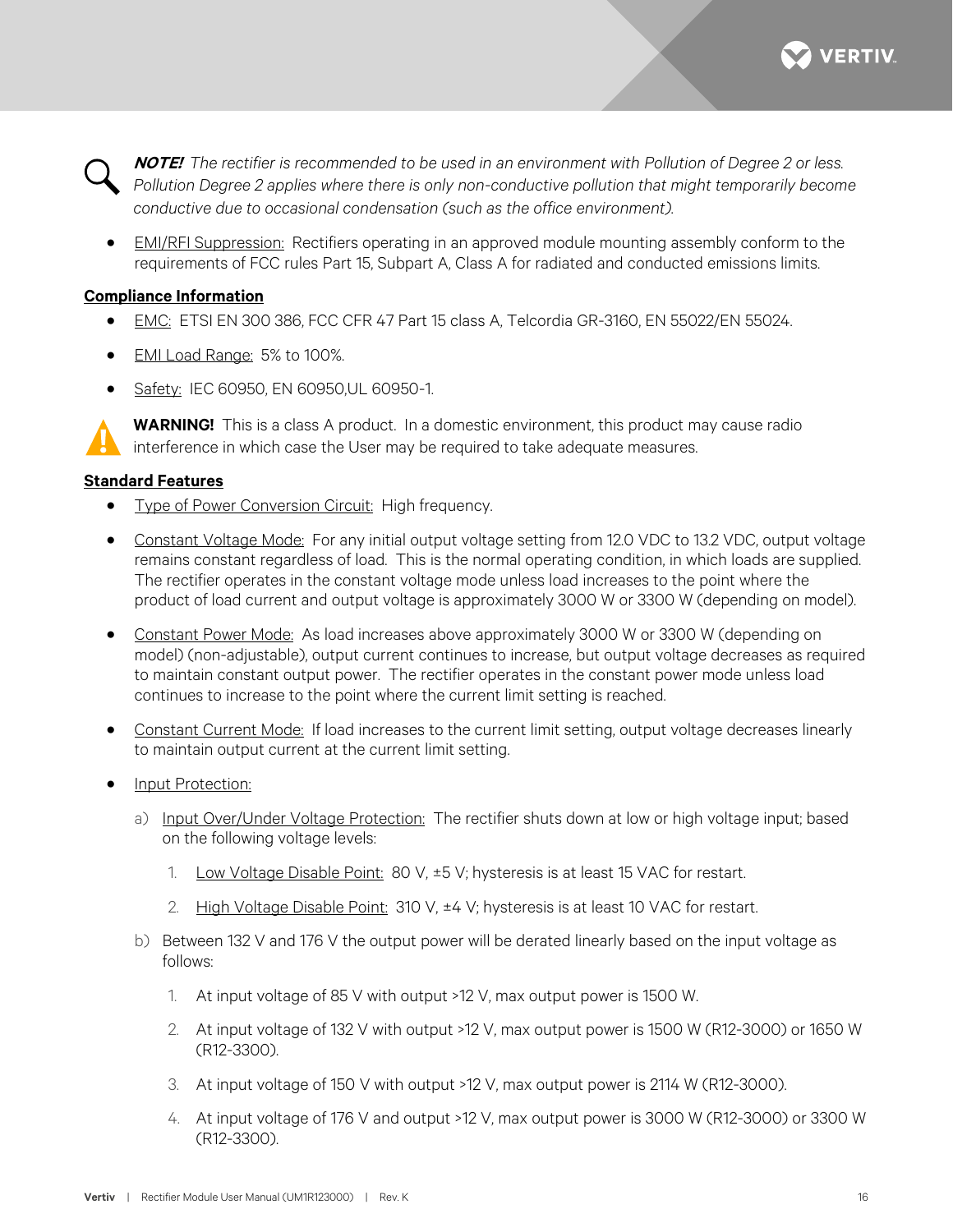

- c) AC Input Fuse: 280 V / 25 A.
- Output Protection:
	- a) Current Limiting: The rectifier has a current limit function. The current limit point can be set between the range of 0 A to 250 A (R12-3000) or 0 A to 275 A (R12-3300), adjustable via the controller. Refer to ["Rectifier Current Limit"](#page-19-1) on page [20.](#page-19-1) The current limit accuracy is ±10 A when the output voltage ranges from 12 V to 13.2 V.
	- b) High Voltage Shutdown:
		- 1. Adjustable Control: If rectifier output voltage exceeds an adjustable preset value and the rectifier is delivering more than 10% of its rated current, the rectifier shuts down. (Adjustable from 13 VDC to 13.6 VDC via the controller. The restart hysteresis is 0.5 V  $\pm$  0.2 V.)

The rectifier then restarts and a HVSD restart timer starts (time value configurable via the controller, factory default is 5 minutes). If output voltage again exceeds the high voltage shutdown value before the HVSD restart timer expires, the rectifier shuts down and locks out. Manual restart is then required (by turning power to the rectifier off or by removing the rectifier, waiting until the LEDs on the rectifier extinguish, then turning power to the rectifier on or reinserting the rectifier). If the rectifier does not experience a high voltage condition before the HVSD restart timer expires, the restart circuit is reset.

If two or more rectifiers are paralleled, only the rectifier causing the high voltage condition shuts down.

- 2. Backup: If rectifier output voltage exceeds  $14 \vee 10.5 \vee$  (non-adjustable) and the rectifier is delivering more than 10% of its rated current, the rectifier shuts down. The rectifier then restarts and a HVSD restart timer starts (time value configurable via the controller, factory default is 5 minutes). If output voltage again exceeds the high voltage shutdown value before the HVSD restart timer expires, the rectifier shuts down and locks out. Manual restart is then required (by turning power to the rectifier off or by removing the rectifier, waiting until the LEDs on the rectifier extinguish, then turning power to the rectifier on or re-inserting the rectifier).
- Over-Temperature Protection: The rectifier provides over temperature protection by derating output power and recovers automatically.
- Active Load Sharing: The rectifier uses advanced digital active load sharing technology that maintains balancing to within 3% of rated current.
- Hot Swappable: The rectifier is designed to be plug-and-play. The rectifier can be inserted or removed from a live DC power system with no damage. When the rectifier is plugged into the system, the system output voltage will remain within the specified regulation range.
- Cooling: Each rectifier contains two fans for front-to-back forced convection cooling.
	- a) Fan Fault Protection: The rectifier shuts down and its alarm indicator (red) flashes if either fan fails. Fan failure is detected and reported to controller. The fans are not field replaceable.
	- b) Fan Control: Fan speed is continuously variable. When input voltage is within normal range, the built-in processor adjusts fan speed according to the rectifier's internal temperature and output power. For example, a higher temperature or output power increases the fan speed. This feature can be disabled via the controller, allowing the fan to run at full speed regardless of temperature.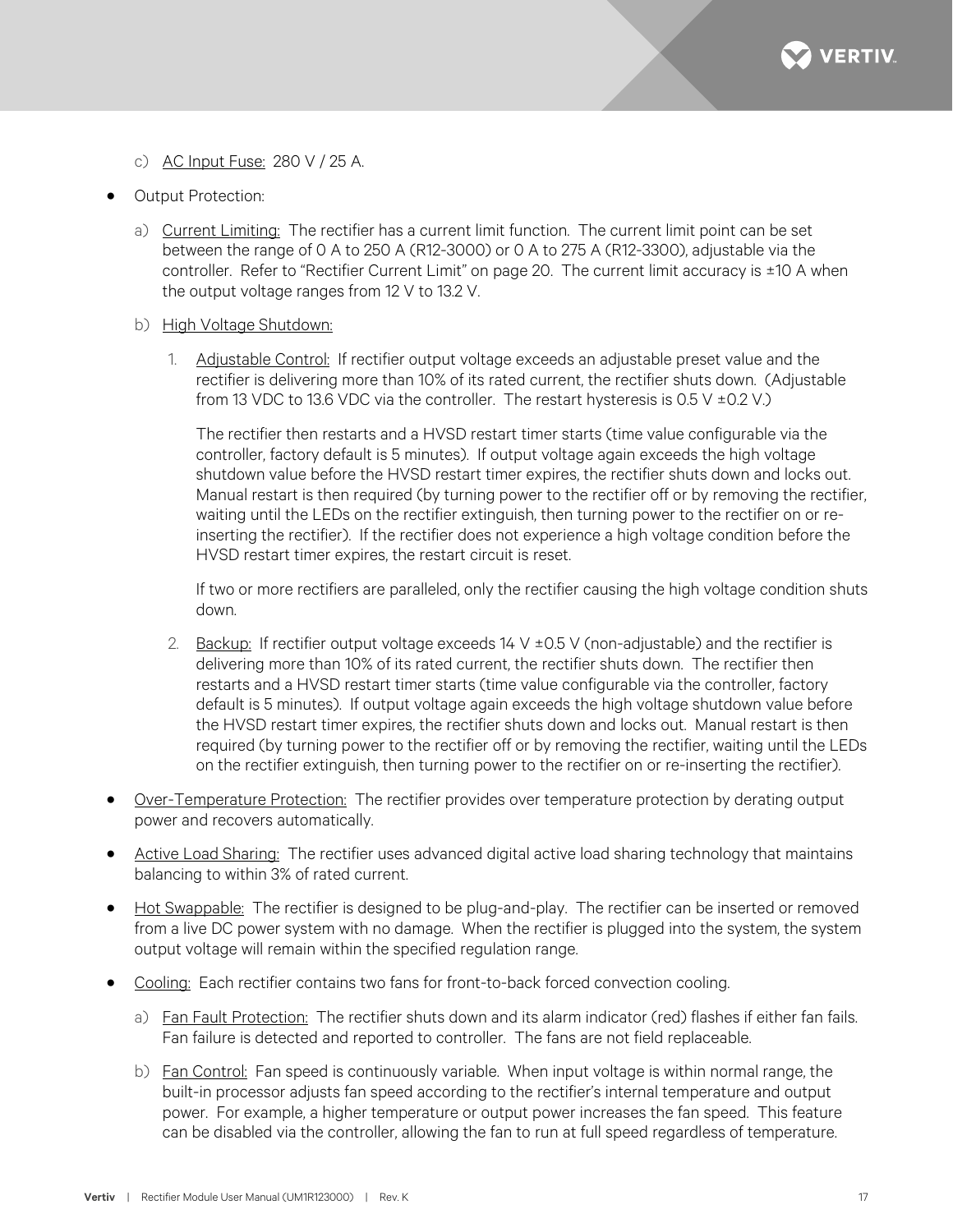

- Paralleling: Up to twenty-seven (27) rectifiers can be connected in parallel in one system.
- Communication Failure: The rectifier's protection indicator (yellow) flashes should it lose communication with the controller.
- Rectifier Output Current Imbalance:
	- a) When the average current of all rectifier modules is greater than 20% of full rated current, and the difference between local rectifier current and average current is greater than 16% of full rated current, the yellow protection indicator will illuminate.
	- b) When the average current of all rectifier modules is greater than 20% of full rated current, and local rectifier current is less than 2% of full rated current, then the red fault indicator will illuminate.
- Monitoring Function: The rectifier has a built-in advanced DSP (Digital Signal Processor) that monitors and controls the operation of the rectifier. The DSP also communicates with the associated controller in real time through the CAN bus. **[Table 9](#page-17-0)** lists the different commands and information exchanged between the rectifier and the controller.

| Commands / Signals that can be                                                                                                                    | <b>Information Gathered</b>                                                                                                                                                                                                                                                                                                                                                                                                                                                                                              |
|---------------------------------------------------------------------------------------------------------------------------------------------------|--------------------------------------------------------------------------------------------------------------------------------------------------------------------------------------------------------------------------------------------------------------------------------------------------------------------------------------------------------------------------------------------------------------------------------------------------------------------------------------------------------------------------|
| Received by the Rectifier from the                                                                                                                | by the Controller from                                                                                                                                                                                                                                                                                                                                                                                                                                                                                                   |
| Controller                                                                                                                                        | the Rectifier                                                                                                                                                                                                                                                                                                                                                                                                                                                                                                            |
| • Turn On/Off<br>• Current Walk-in On/Off<br>• HVSD (High Voltage Shutdown)<br>Voltage<br>• Current Limit Adjustment<br>• Output Voltage Setpoint | • Input Voltage<br>• Output Voltage<br>• Output Current<br>• Current Limit Setting<br>• Rectifier Temperature<br>• HVSD Setting<br>• On/Off Status<br>• Fault Alarms, such as:<br><b>HVSD</b><br>Fan Fail<br>• Protection Alarms, such as:<br>Input Voltage Protection<br>Inner DC Bus Voltage Protection<br>High Temperature Protection<br>• Thermal Derating<br>• AC Derating<br>• AC Fail<br>• Imbalanced Output Current<br>• Address<br>$\bullet$ Code<br>$\bullet$ Date<br>• Software Version<br>• Hardware Version |

<span id="page-17-0"></span>**Table 9:** Exchange of Information between Rectifier and Controller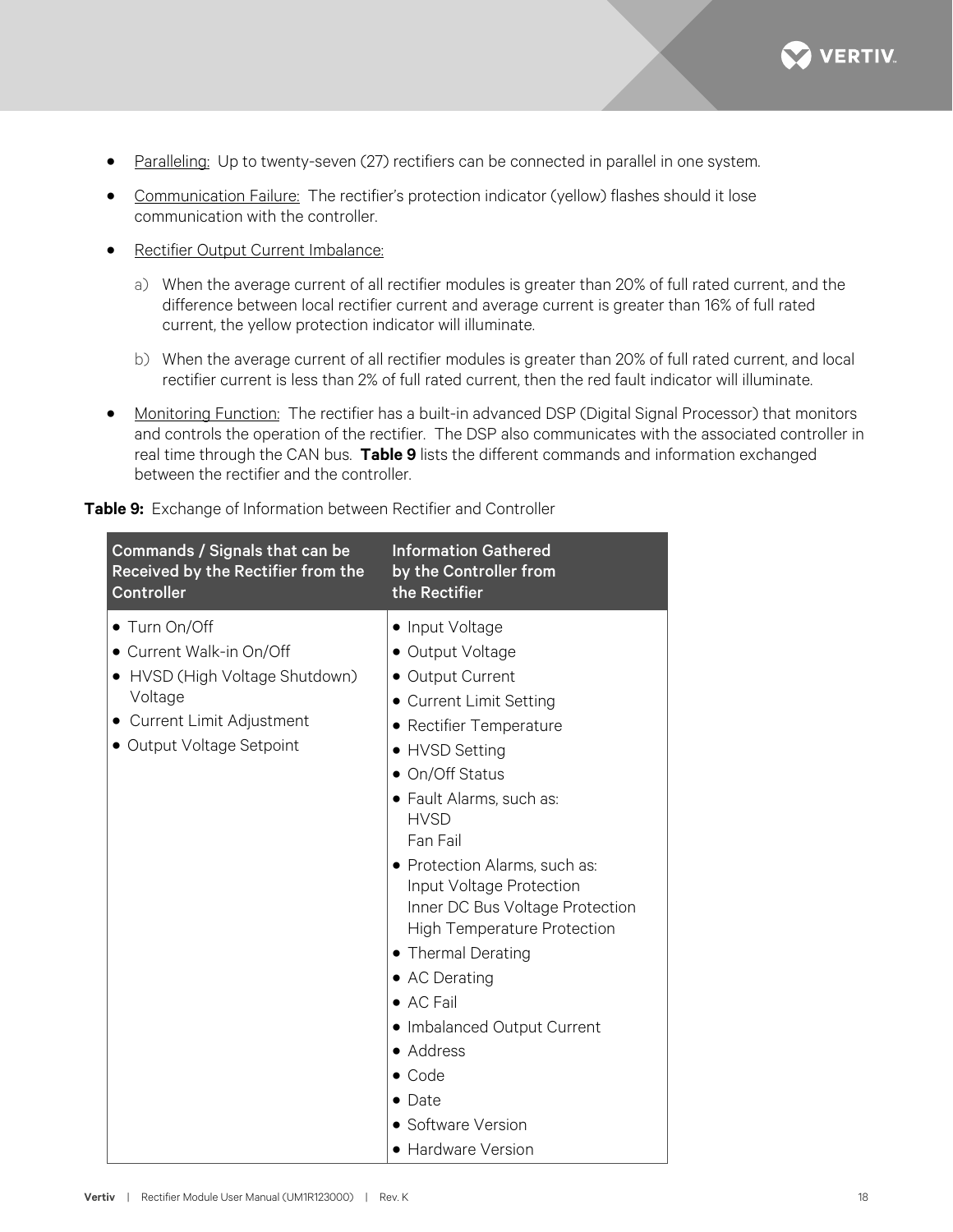

#### **Mechanical Specifications**

- Dimensions  $(H \times W \times D)$ : 41.4 x 124 x 453.2 mm (1.6 x 4.9 x 17.8 inches)
- Weight: 3.0 kg (6.6 lbs) (R12-3000), 3.5 kg (7.7 lbs) (R12-3300).
- Local Controls: None.
- Local Status and Alarm Indicators: (See also **[Table 10](#page-19-2)**.)
	- a) Power (Green LED)
	- b) Protection (Yellow LED)
	- c) Alarm (Red LED)

# <span id="page-18-0"></span>**OPERATION**

## <span id="page-18-1"></span>**AC Input Protection Device Requirements/Recommendations**

Refer to the system documentation supplied with the system the rectifier is installed in.

# <span id="page-18-2"></span>**Local Indicators**

Location and Identification: Refer to **[Figure 6](#page-18-3)**.

Description: There are three (3) alarm and status indicators located on the rectifier's front panel. The functions of these indicators are as shown in **[Table 10](#page-19-2)**.



**NOTE!** *AC voltage must be present at the rectifier input terminals.*

<span id="page-18-3"></span>**Figure 6:** *Rectifier Local Indicators Locations*

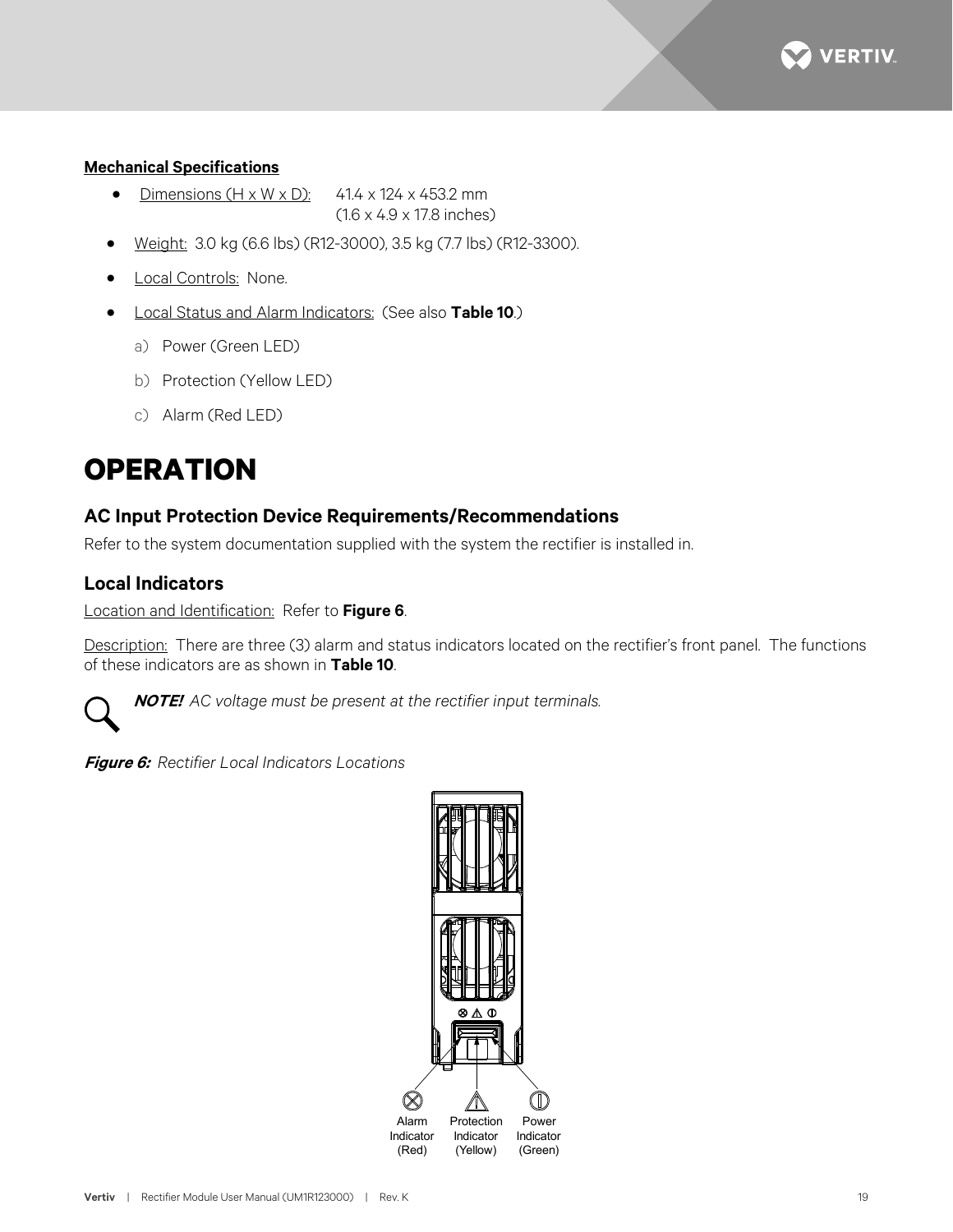

# <span id="page-19-0"></span>**Rectifier High Voltage Shutdown and Lockout Restart**

#### **Procedure**

1. Turn the power to the rectifier off or remove the rectifier, wait 30 seconds or more (until the LEDs on the rectifier extinguish), then turn the power to the rectifier on or re-insert the rectifier.

## <span id="page-19-1"></span>**Rectifier Current Limit**

When setting total rectifier current limit, the set point to each rectifier is the total set point divided by the number of rectifiers. For example, if the system contains five rectifiers and the current limit is set to 150 amps then each rectifier has a current limit set point of 30 amps. If one or more rectifiers are removed or fail it will take several seconds for the individual set points to the remaining rectifiers to be reset. In the example given, if one rectifier is removed the current limit set point will drop to 120 amps (30 amps times four remaining rectifiers) until the controller can send updated set points to the remaining rectifiers. This takes a couple communication cycles (several seconds) after which each rectifier would have a new set point of 37.5 amps for a total of 150 amps. The total current limit of the rectifiers should not be set such that the loss of the redundant rectifiers will cause this temporary set point to drop below the actual maximum expected load.

| <b>Indicator</b> |                        | <b>Normal State</b> | <b>Alarm State</b> | <b>Alarm Cause</b>                                                                                                                                                                                                                                      |
|------------------|------------------------|---------------------|--------------------|---------------------------------------------------------------------------------------------------------------------------------------------------------------------------------------------------------------------------------------------------------|
|                  | Power<br>On            |                     | Off                | No input voltage.<br>Internal input fuse open.                                                                                                                                                                                                          |
|                  | (Green)                |                     | Flashing           | The rectifier is being identified by the<br>controller.                                                                                                                                                                                                 |
|                  | Protection<br>(Yellow) | Off                 | On                 | AC input under/over voltage.<br>PFC over-voltage, under-voltage, or<br>fault.<br>Moderate load sharing imbalance.<br>Rectifier not inserted into the slot<br>completely.<br>Rectifier is not in the position.<br>Rectifier over-temperature protection. |
|                  |                        |                     | Flashing           | Loss of communication with controller<br>(the rectifier can provide power).                                                                                                                                                                             |
|                  | Alarm<br>Off<br>(Red)  |                     | On                 | Severe load sharing imbalance.<br>Rectifier output disabled for any<br>reason, including overvoltage<br>shutdown.<br>Rectifier addresses contradictory.<br>DC failure.                                                                                  |
|                  |                        |                     | Flashing           | One or both fans not operating<br>(rectifier shuts down).                                                                                                                                                                                               |

#### <span id="page-19-2"></span>**Table 10:** *Rectifier Local Indicators*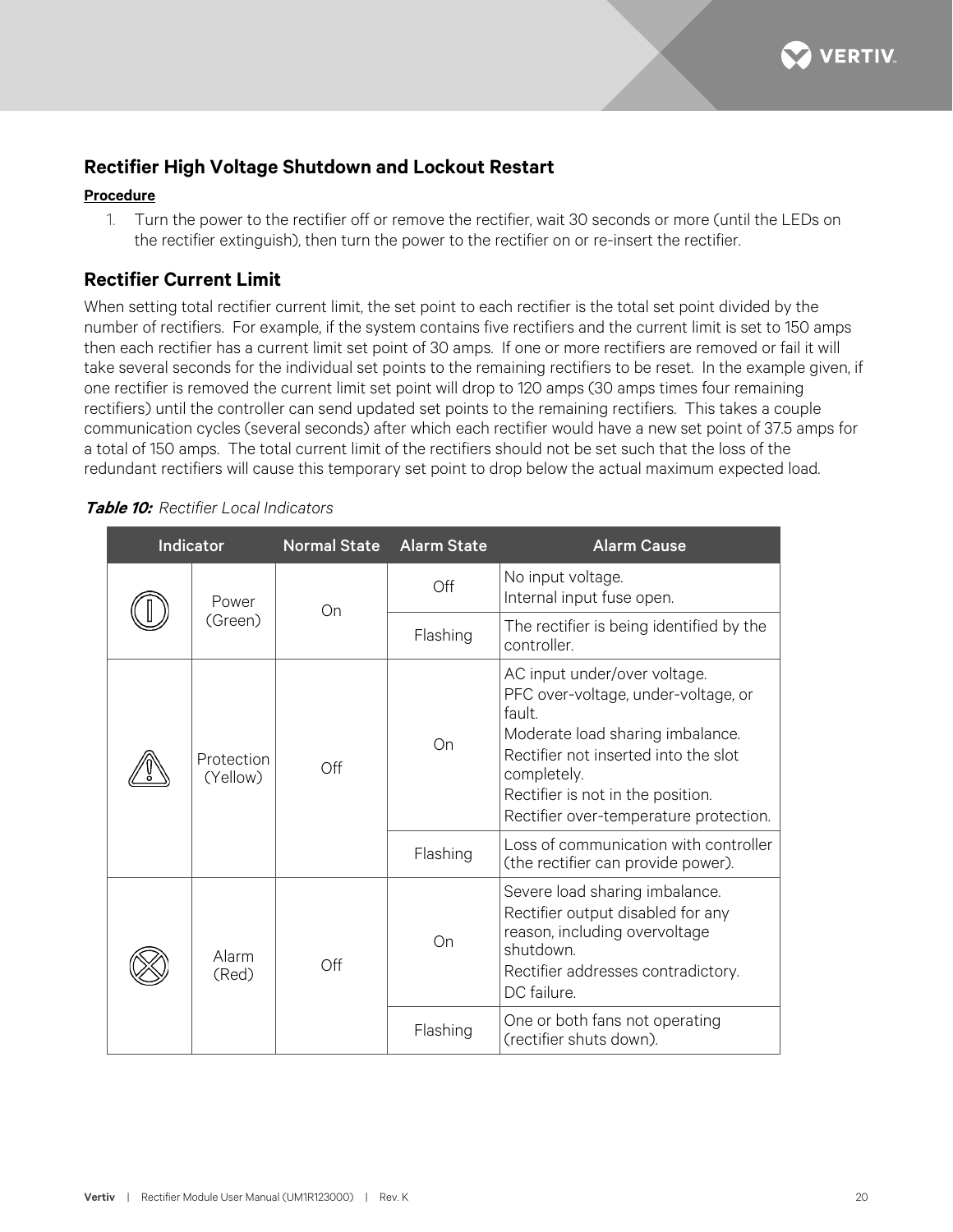

# <span id="page-20-0"></span>**Installing Rectifiers**

Rectifiers can be inserted or removed with power applied (hot swappable).



**WARNING!** To prevent damage to the latching mechanism, ensure the handle is in the open position when installing or removing a rectifier. NEVER hold the handle in the closed position when installing a rectifier into a module mounting assembly.



**CAUTION!** This rectifier contains double pole fusing; parts of the equipment that remain energized  $\blacktriangleright$  might represent a hazard during servicing after operation of the fuse. If the rectifiers are connected to a 3-phase system, the neutral line should also have a fuse. All-pole circuit breaker should be provided if used in IT power system.



**NOTE!** *Electrical, fire, mechanical enclosures should be provided in the end-product.*



**NOTE!** *The rectifier locks into the module mounting assembly through a latch located on the underside of the module. The latch and module handle are interactive. Pushing the handle up into the module's front panel causes the latch to extend to the locking position. Clicking the handle to pop it out from the module's front panel causes the latch to retract.*



**NOTE!** *For safety, the unit rear connector output DC pins are disabled until "awakened" inside the module mounting assembly.*

#### **Procedure**

Refer **[Figure 7](#page-22-0)** as this procedure is performed.

- 1. Unpack the rectifier.
- 2. Note the model number located on the front of the module. Ensure the correct module is being installed.
- 3. If present, remove the blank cover panel from the module mounting position into which a rectifier is to be installed.
- 4. Place the rectifier into an unoccupied mounting position without sliding it in completely.
- 5. Push the handle built into the rectifier's front cover in and release at the top center of the cover as shown in in **[Figure 7](#page-22-0)**. This pops the handle forward out of the rectifier's front panel (this will also retract the latch mechanism located on the underside of the rectifier).
- 6. Push the rectifier completely into the module mounting assembly.
- 7. Push the handle into the front panel of the rectifier. This will lock the rectifier securely to the module mounting assembly.
- 8. Repeat the above steps for each rectifier being installed in the system.
- 9. After the rectifiers are physically installed in the module mounting assembly(s), they are ready for operation immediately after power is supplied to them.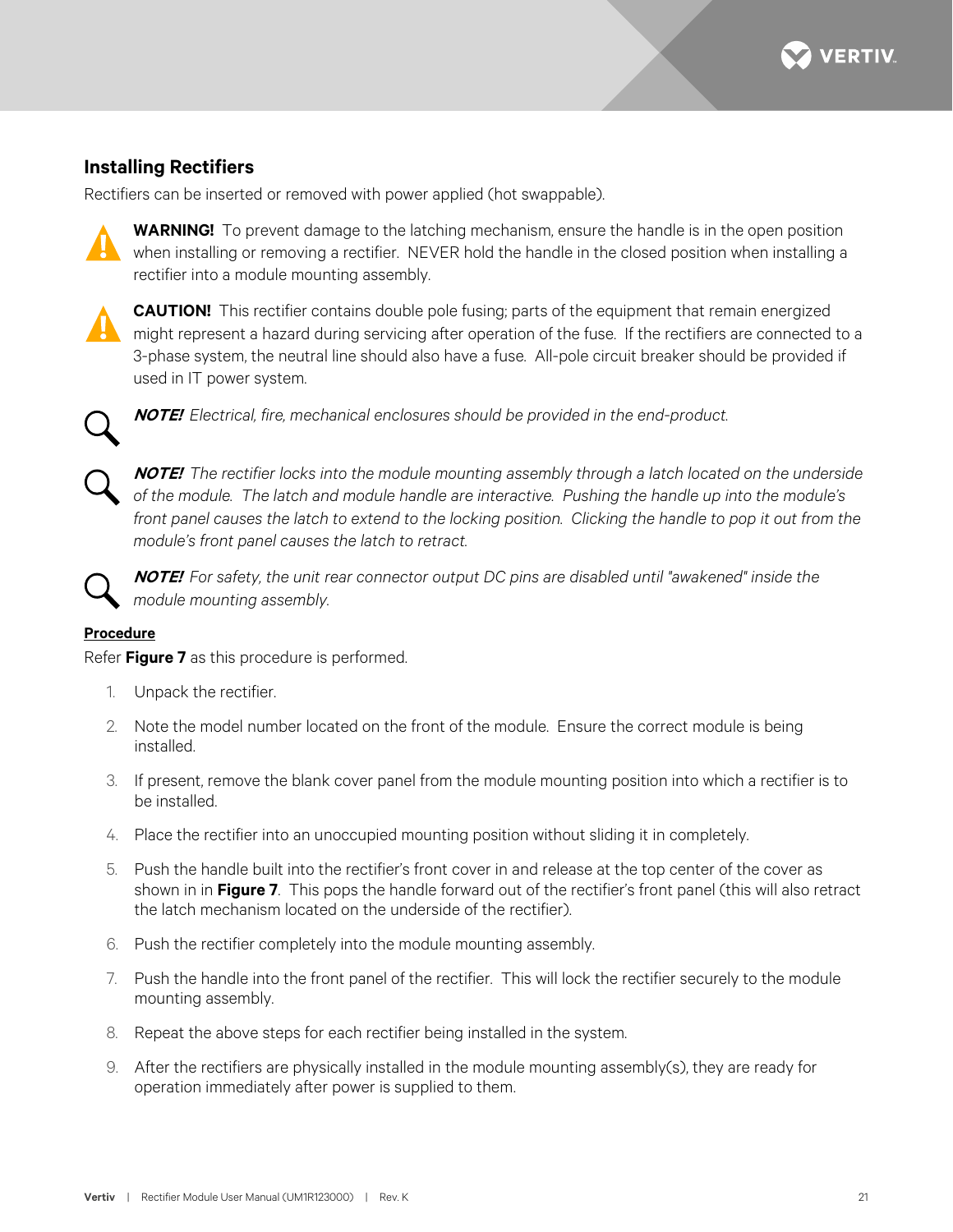

10. Certain functions (i.e. rectifier current limit, rectifier addressing) may require adjustment when adding or replacing a rectifier. Refer to ["Rectifier Current Limit"](#page-19-1) on pag[e 20](#page-19-1) and the power system documentation for instructions.

# <span id="page-21-0"></span>**TROUBLESHOOTING AND REPAIR**

# <span id="page-21-1"></span>**Troubleshooting**

### **Rectifier Current Sharing Imbalance**

When multiple rectifiers are operating in parallel and the load is greater than 20%, if the current sharing imbalance among them is greater than 3%, check if the rectifier is properly seated in the module mounting assembly.

If the current sharing imbalance still persists following the verification suggested above, replace the rectifier exhibiting the current imbalance.

### **Rectifier Fault Symptoms and Troubleshooting**

The fault indicators that can be displayed by the rectifier are as follows. Refer to **[Table 11](#page-23-0)** for a list of possible causes and corrective actions.

- Power Indicator (Green) OFF
- Protection Indicator (Yellow) ON
- Protection Indicator (Yellow) Flashing
- Alarm Indicator (Red) ON
- Alarm Indicator (Red) Flashing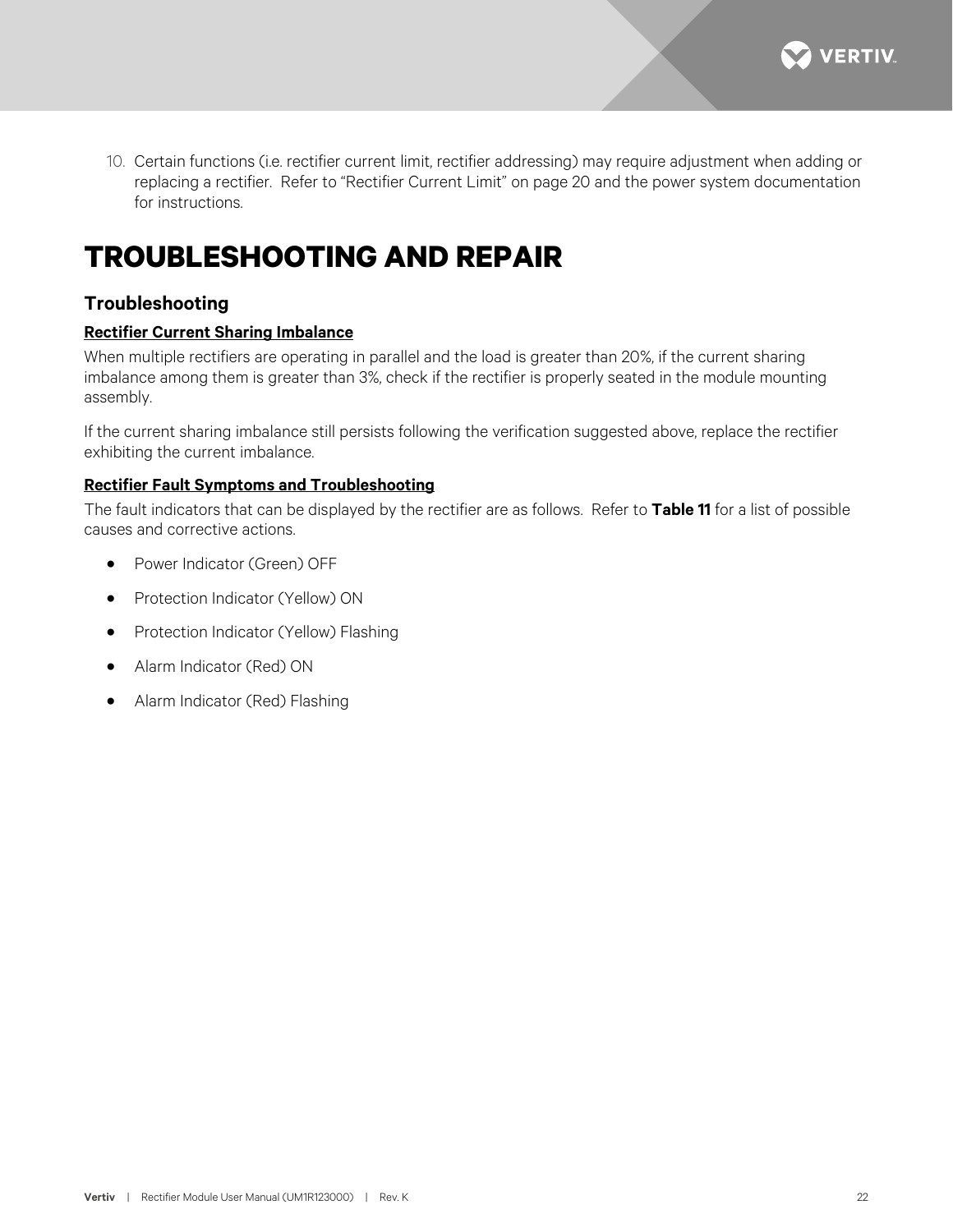

<span id="page-22-0"></span>**Figure 7:** *Installing or Removing a Rectifier*

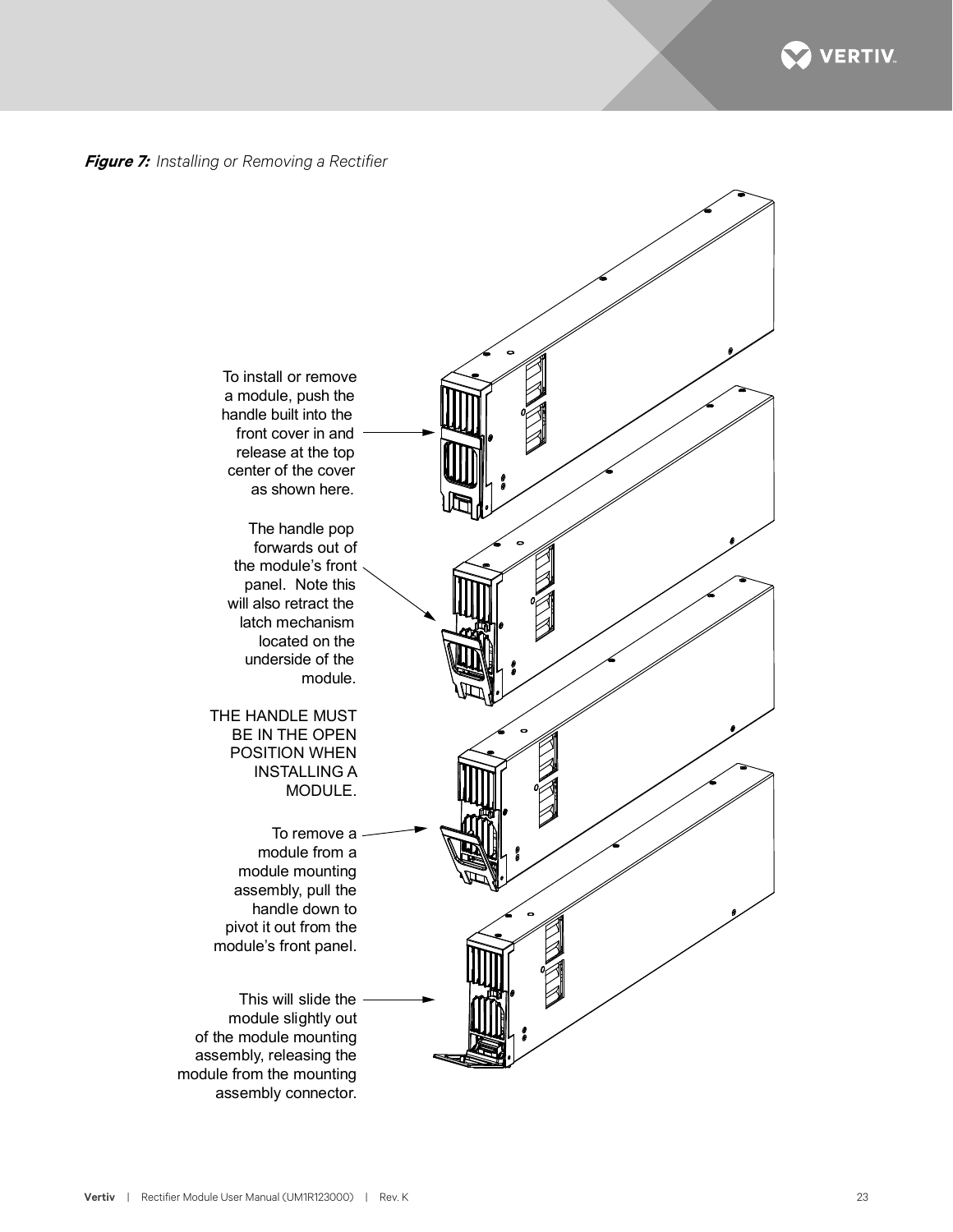

<span id="page-23-0"></span>

|  | Symptom                                   | <b>Possible Cause(s)</b>                                                                                             | <b>Suggested Action(s)</b>                                                                                                                                                                                                                                                                                                            |
|--|-------------------------------------------|----------------------------------------------------------------------------------------------------------------------|---------------------------------------------------------------------------------------------------------------------------------------------------------------------------------------------------------------------------------------------------------------------------------------------------------------------------------------|
|  | Power Indicator<br>(Green) On             | AC is on. 12 VDC is on.                                                                                              | No action required.                                                                                                                                                                                                                                                                                                                   |
|  | Power Indicator<br>(Green) Off            | No input voltage.                                                                                                    | Make sure there is input voltage.                                                                                                                                                                                                                                                                                                     |
|  |                                           | Internal input fuse open.                                                                                            | Replace the rectifier.                                                                                                                                                                                                                                                                                                                |
|  | Protection Indicator<br>(Yellow) On       | AC input under/over voltage.                                                                                         | Correct the AC input voltage to within the<br>acceptable range.                                                                                                                                                                                                                                                                       |
|  |                                           | PFC over-voltage, under-<br>voltage, or fault.                                                                       | Change the failure rectifier position, if it still<br>doesn't work, replace the rectifier.                                                                                                                                                                                                                                            |
|  |                                           | Moderate load sharing<br>imbalance.                                                                                  | Check if the rectifier is properly seated in the<br>module mounting assembly. If this does not<br>correct the fault, replace the rectifier.                                                                                                                                                                                           |
|  |                                           | Rectifier not inserted into the<br>slot completely.                                                                  | Remove and properly insert the rectifier.                                                                                                                                                                                                                                                                                             |
|  |                                           | Rectifier is not in the position.                                                                                    | Check if the contacts of the module mounting<br>assembly's mating socket is ok.<br>Change the failure rectifier position, if it still<br>doesn't work, change the rectifier.                                                                                                                                                          |
|  |                                           | Rectifier over-temperature<br>protection.                                                                            | Fan rotor blocked: remove any object that<br>may be blocking the fan.<br>Ventilation blocked (inlet or outlet): remove<br>any object that may be blocking the inlet or<br>outlet.<br>Ambient temperature too high or rectifier inlet<br>too close to a heat source: lower the ambient<br>temperature or relocate the heat source.     |
|  | Protection Indicator<br>(Yellow) Flashing | Loss of communication with<br>controller (the rectifier can<br>provide power).                                       | Check the communication cables.<br>Remove and properly insert the rectifier and<br>controller.                                                                                                                                                                                                                                        |
|  | Alarm Indicator<br>(Red) On               | Severe load sharing<br>imbalance.<br>Rectifier output disabled for<br>any reason, including<br>overvoltage shutdown. | Turn AC power to the rectifier off or remove<br>the rectifier, wait 30 seconds or more (until<br>the LEDs on the rectifier extinguish), then<br>turn the AC power to the rectifier on or re-<br>insert the rectifier. If rectifier fails to start,<br>shuts down again, or load sharing imbalance<br>persists; replace the rectifier. |
|  |                                           | Rectifier addresses<br>contradictory.                                                                                | Replace the rectifier.                                                                                                                                                                                                                                                                                                                |
|  |                                           | DC failure.                                                                                                          | Change the failure rectifier position, if it still<br>doesn't work, replace the rectifier.                                                                                                                                                                                                                                            |
|  | Alarm Indicator<br>(Red) Flashing         | One or both fans not<br>operating (rectifier shuts<br>down).                                                         | Replace the rectifier.                                                                                                                                                                                                                                                                                                                |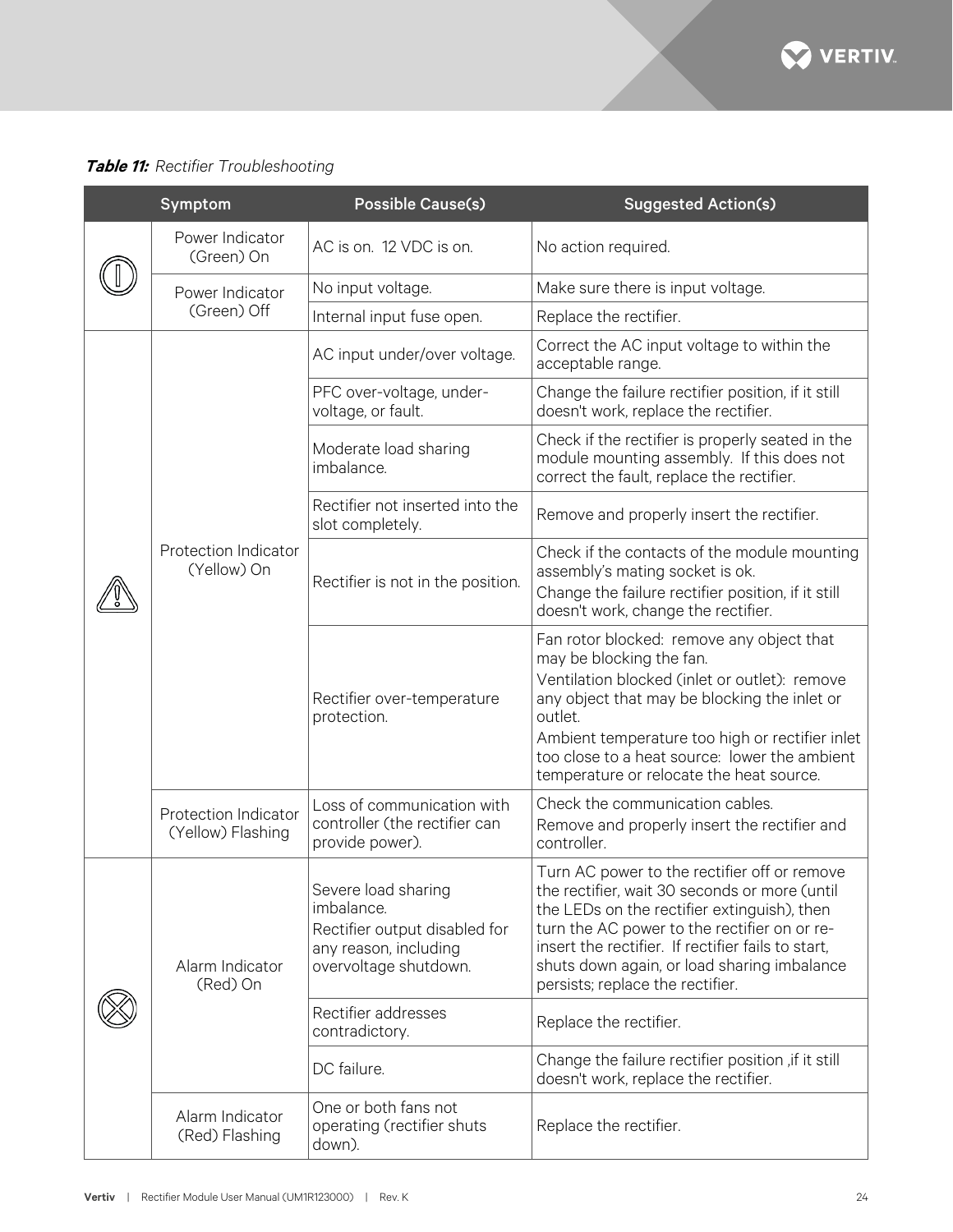

## <span id="page-24-0"></span>**Replacement Procedures**

#### **Rectifier Replacement**

Rectifiers can be inserted or removed with power applied (hot swappable).



**DANGER!** Take care when removing a rectifier that was in operation, as rectifier surfaces could be very hot.



**WARNING!** To prevent damage to the latching mechanism, ensure the handle is in the open position when installing or removing a rectifier. NEVER hold the handle in the closed position when installing a rectifier into a module mounting assembly.



**NOTE!** *The rectifier locks into the module mounting assembly through a latch located on the underside of the module. The latch and module handle are interactive. Pushing the handle up into the module's front panel causes the latch to extend to the locking position. Clicking the handle to pop it out from the module's front panel causes the latch to retract.*

#### **Procedure**

Refer **[Figure 7](#page-22-0)** as this procedure is performed.

- 1. Performing this procedure may activate external alarms. Do one of the following. If possible, disable these alarms. If these alarms cannot be easily disabled, notify the appropriate personnel to disregard any alarms associated with this system while this procedure is performed.
- 2. Push the handle built into the rectifier's front cover in and release at the top center of the cover as shown in in **[Figure 7](#page-22-0)**. This pops the handle forward out of the rectifier's front panel (this will also retract the latch mechanism located on the underside of the rectifier).
- 3. Pull the handle down to pivot it out from the module's front panel. As you pull the handle down, the module will slide out of the module mounting assembly, releasing the module from the mounting assembly connector.
- 4. Remove the rectifier from the module mounting assembly.
- 5. Place the replacement rectifier into the mounting position without sliding it in completely.
- 6. Push the handle built into the rectifier's front cover in and release at the top center of the cover as shown in in **[Figure 7](#page-22-0)**. This pops the handle forward out of the rectifier's front panel (this will also retract the latch mechanism located on the underside of the rectifier).
- 7. Push the rectifier completely into the module mounting assembly.
- 8. Push the handle into the front panel of the rectifier. This will lock the rectifier securely to the module mounting assembly.
- 9. Certain functions (i.e. rectifier current limit, rectifier addressing) may require adjustment when adding or replacing a rectifier. Refer to ["Rectifier Current Limit"](#page-19-1) on pag[e 20](#page-19-1) and the power system documentation for instructions.
- 10. After the rectifiers are physically installed in the module mounting assembly(s), they are ready for operation immediately after power is supplied to them. Verify that the rectifiers are operating normally.
- 11. Enable the external alarms, or notify appropriate personnel that this procedure is finished.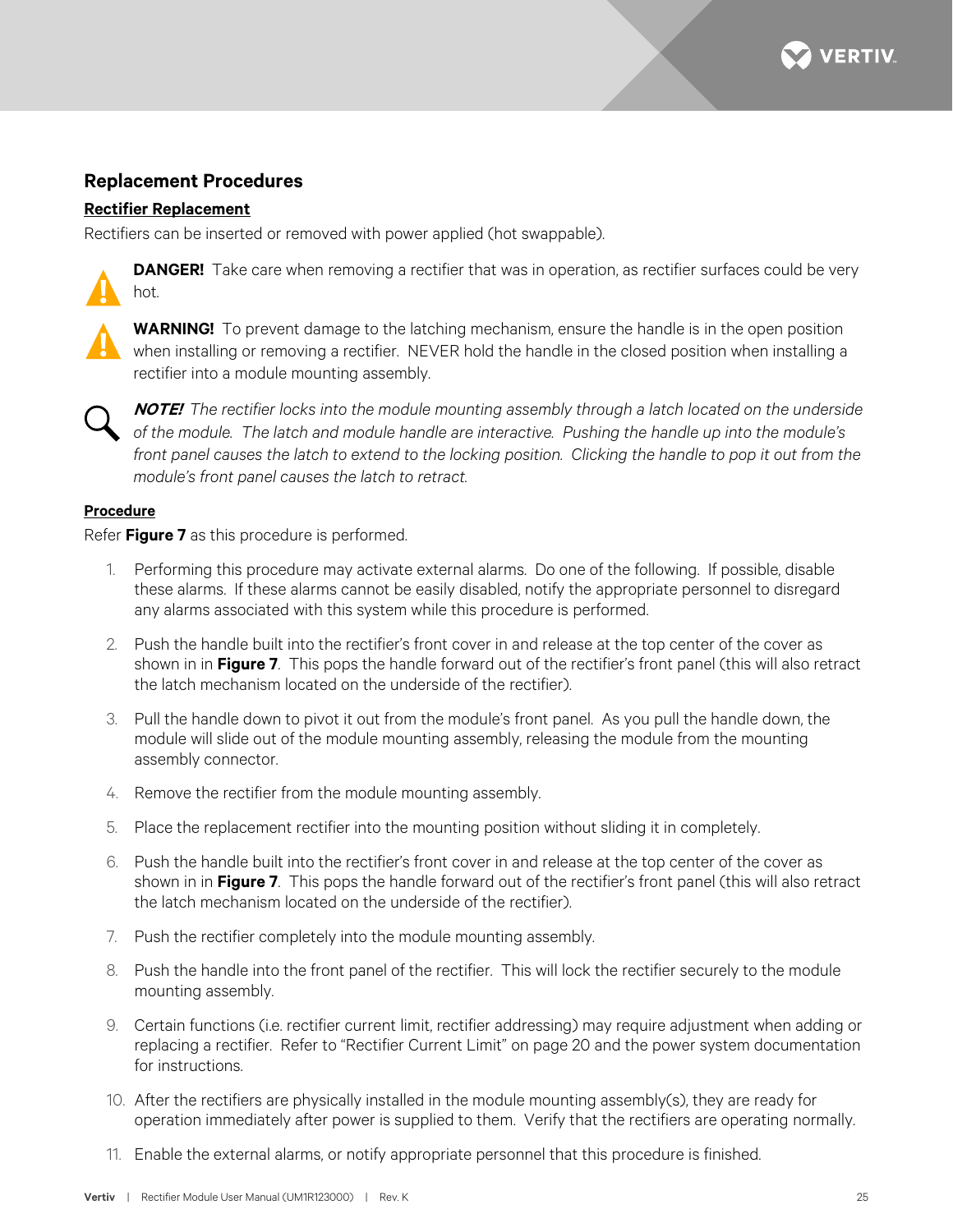

12. Ensure that there are no local or remote alarms active on the system.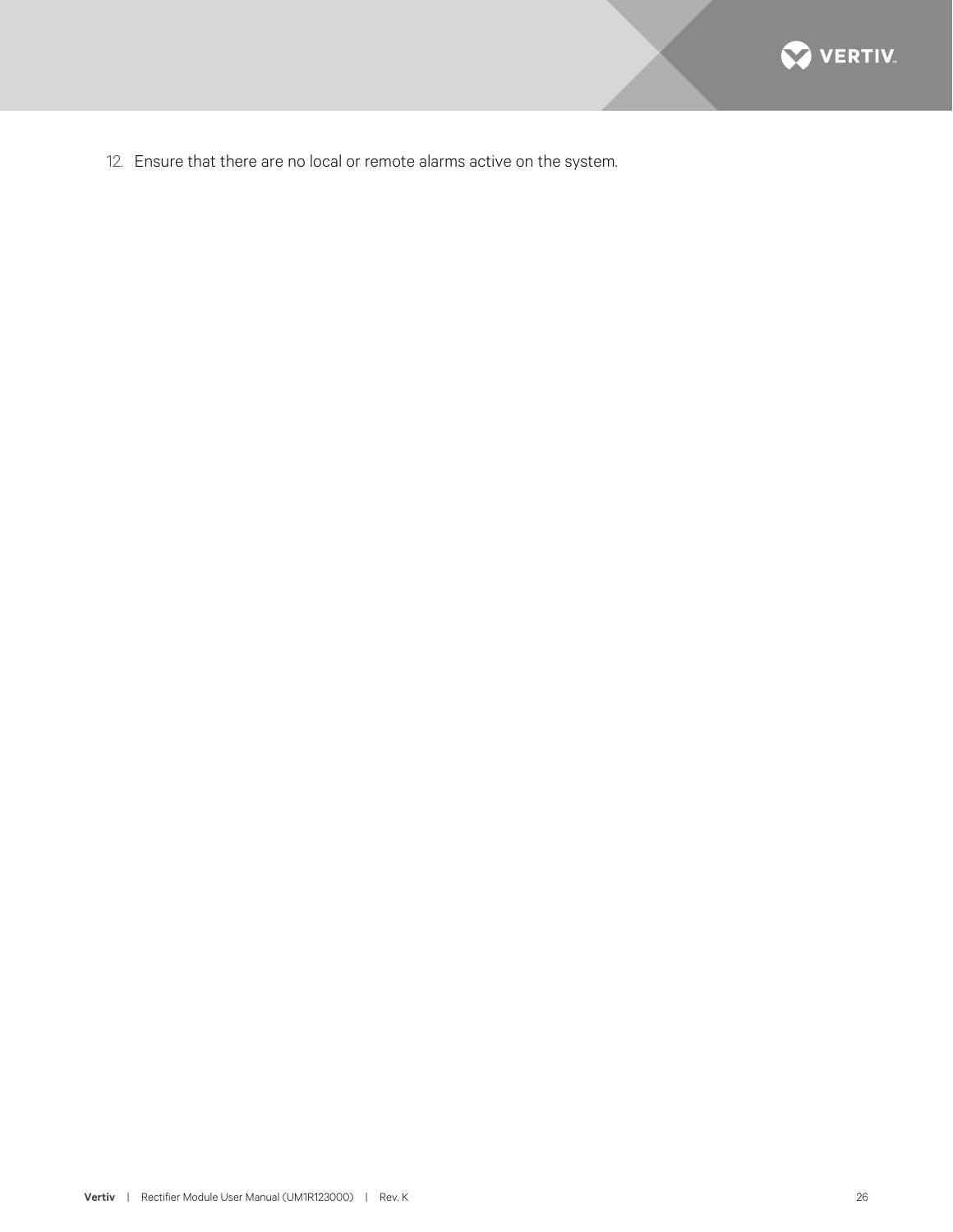

This page is intentionally blank.